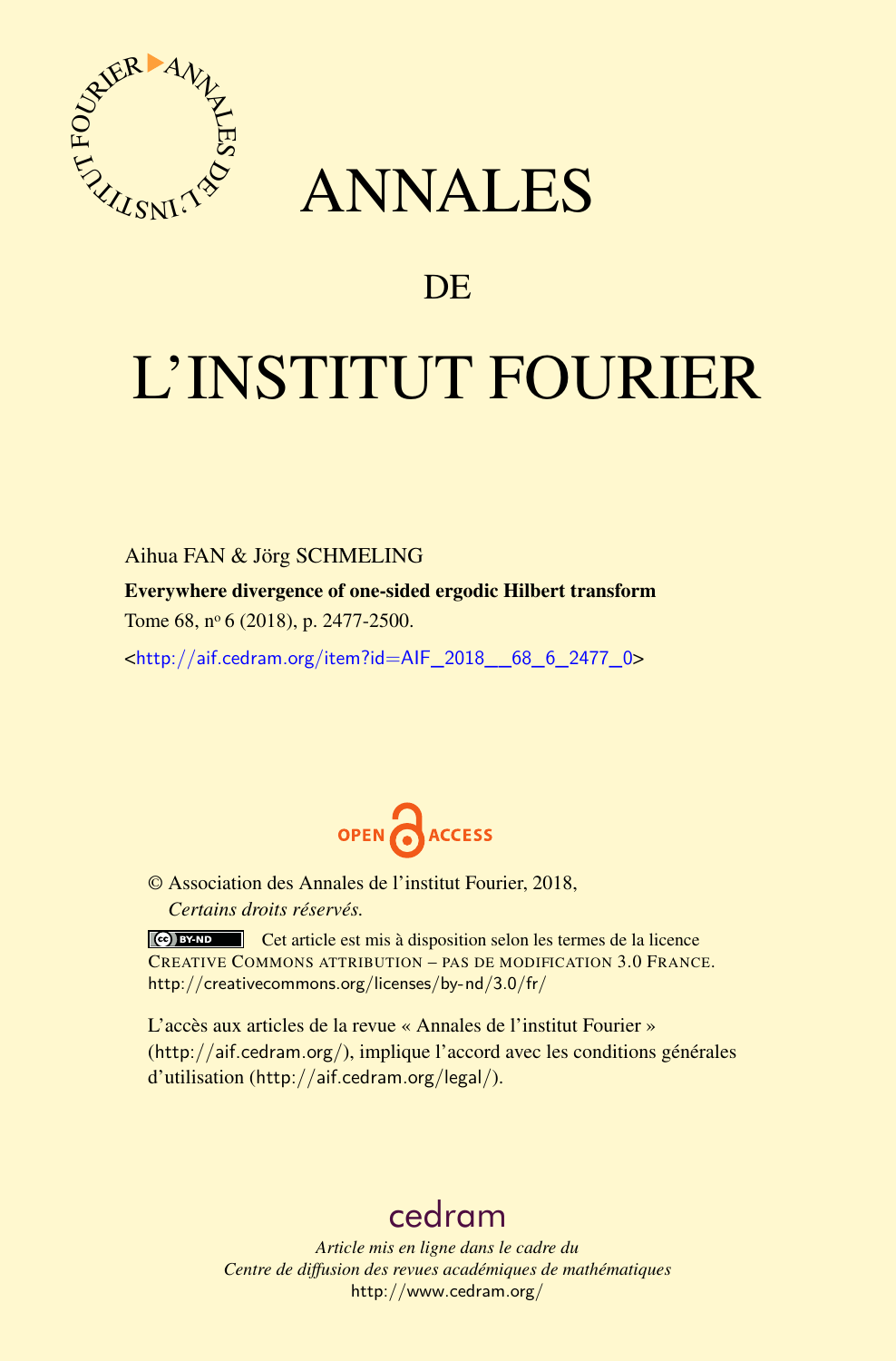#### EVERYWHERE DIVERGENCE OF ONE-SIDED ERGODIC HILBERT TRANSFORM

#### **by Aihua FAN & Jörg SCHMELING (\*)**

ABSTRACT. — For a given number  $\alpha \in (0,1)$  and a 1-periodic function f, we study the convergence of the series  $\sum_{n=1}^{\infty} \frac{f(x+n\alpha)}{n}$ , called one-sided Hilbert transform relative to the rotation  $x \mapsto x + \alpha \mod 1$ . Among others, we prove that for any non-polynomial function of class  $C<sup>2</sup>$  having Taylor–Fourier series (i.e. Fourier coefficients vanish on  $\mathbb{Z}_-$ ), there exists an irrational number  $\alpha$  (actually a residual set of  $\alpha$ ) such that the series diverges for all x. We also prove that for any irrational number  $\alpha$ , there exists a continuous function  $f$  such that the series diverges for all *x*. The convergence of general series  $\sum_{n=1}^{\infty} a_n f(x + n\alpha)$  is also discussed in different cases involving the diophantine property of the number  $\alpha$ and the regularity of the function *f*.

RÉSUMÉ. — Etant donné un nombre  $\alpha \in (0,1)$  et une fonction 1-périodique *f*, nous étudions la convergence de la série  $\sum_{n=1}^{\infty} \frac{f(x+n\alpha)}{n}$ , appelée la transformée de Hilbert latérale relative à la rotation  $x \mapsto x + \alpha \mod 1$ . Entre autres, nous démontrons que pour toute fonction non-polynomiale de classe *C*<sup>2</sup> admettant une série de Taylor–Fourier (i.e. les coefficients de Fourier sont nuls sur Z−), il existe un *α* irrationnel (en réalité, un ensemble de *α* de deuxième catégorie au sens de Baire) tel que la série diverge pour tous les *x*. Nous démontrons aussi que pour tout *α* irrationnel, il existe une fonction continue  $f$  telle que la série diverge pour tous les  $x$ . La convergence d'une série générale  $\sum_{n=1}^{\infty} a_n f(x + n\alpha)$  est aussi discutée pour divers cas où interviennent la propriété d de la fonction *f*.

#### **1. Introduction**

Let f be a Lebesgue integrable function defined on the circle  $\mathbb{T} = \mathbb{R}/\mathbb{Z}$ identified with [0, 1) such that  $\int_{\mathbb{T}} f(x) dx = 0$  and let  $\alpha \in [0, 1)$  be a given

Keywords: Ergodic Hilbert transform, Everywhere divergence, Irrational rotation.

<sup>2010</sup> Mathematics Subject Classification: 37A30, 37A45.

<sup>(\*)</sup> The authors' thanks go to M. Björklund, M. Benedicks and C. Cuny for their valuable remarks. The work was done during the visit in the Spring 2015 to Lund University of first author, who would like to thank the warm hospitality of Centre for Mathematical Sciences, Lund University and to Knuth and Alice Wallenberg Foundation for its support. This work was also partially supported by NSFC 11471132.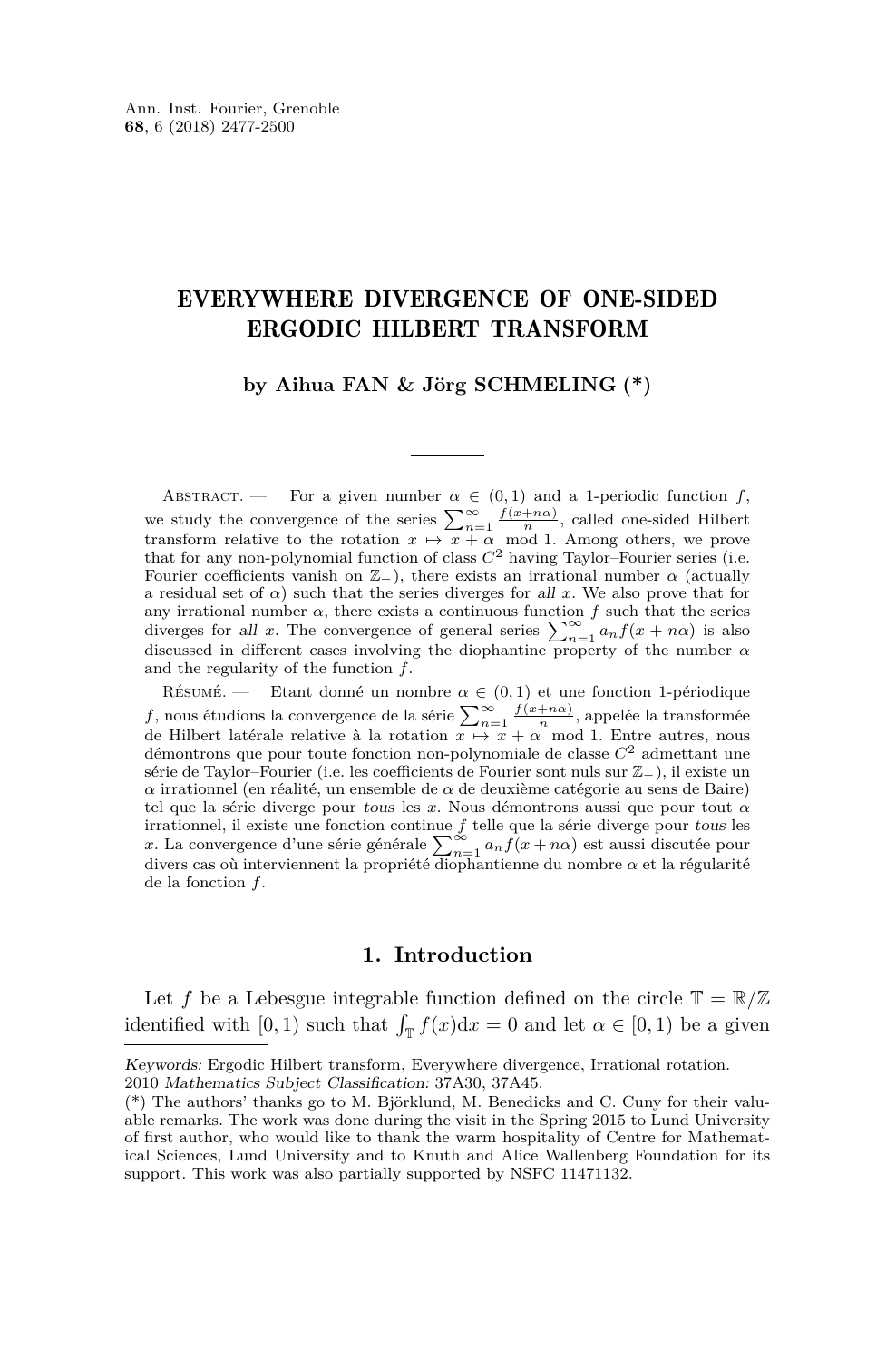number. We consider the following series

<span id="page-2-0"></span>(1.1) 
$$
\sum_{n=1}^{\infty} a_n f(x + n\alpha)
$$

where the coefficients  ${a_n}$  are complex numbers which are usually assumed square summable. Let *T* denote the rotation on  $\mathbb{T}$  defined by  $Tx = x + \alpha$ . Then the series [\(1.1\)](#page-2-0) takes the form  $\sum_{n=1}^{\infty} a_n f(T^n x)$ , which may be called an ergodic series. Such ergodic series are studied for some hyperbolic systems *T* in [\[9\]](#page-24-0) and in many cases the almost everywhere (a.e.) convergence of  $\sum_{n=1}^{\infty} a_n f(T^n x)$  is ensured by  $\sum_{n=1}^{\infty} |a_n|^2 < \infty$  (for the study of general random series of the form  $\sum a_n X_n$  see [\[6\]](#page-24-1), which is a continuation of [\[9\]](#page-24-0)). The method used in [\[9\]](#page-24-0) gives nothing about [\(1.1\)](#page-2-0). It seems a delicate problem to study the pointwise convergence and the convergence in means of  $(1.1)$ in its generality.

If  $a_n = \frac{1}{n}$ , the series [\(1.1\)](#page-2-0) becomes the so-called one-sided ergodic Hilbert transform (EHT for short):

<span id="page-2-1"></span>(1.2) 
$$
\sum_{n=1}^{\infty} \frac{f(x+n\alpha)}{n}.
$$

More generally, for any measure-preserving map  $T$ , the one-sided EHT takes the form  $\sum_{n=1}^{\infty} \frac{f(T^n x)}{n}$  $\frac{n}{n}$  and was studied in the literature. In 1939, Izumi [\[13\]](#page-24-2) raised the question of the a.e. convergence of the one-sided EHT. In 1949, Halmos proved that for any non-atomic invariant measure  $\mu$ , there exists a centered function  $f \in L^2(\mu)$  such that the one-sided EHT fails to converge in *L* 2 -norm. Later in 1959, Dowker and Erdős [\[8\]](#page-24-3) constructed a centered function  $f \in L^{\infty}(\mu)$  which has the following stronger divergence

<span id="page-2-2"></span>(1.3) 
$$
\limsup_{N \to \infty} \left| \sum_{n=1}^{N} \frac{f(T^n x)}{n} \right| = \infty \quad \text{a.e.}
$$

(see also Del Junco and Rosenblatt [\[15\]](#page-24-4) and see [\[1\]](#page-23-0) for additional refer-ences). In 2009, Cuny [\[4\]](#page-24-5) proved that for any  $f \in L^1(\mu)$ , the  $L^1$ -convergence of the one-sided EHT implies its a.e. convergence. This answered a question of Gaposhkin [\[11\]](#page-24-6) who, in 1996, studied the one-sided EHT associated to a general unitary operator  $U$  on  $L^2(\mu)$  and he gave an example of a unitary operator *U* and an  $f \in L^2(\mu)$  such that the one-sided EHT converges in  $L^2$ -norm, but doesn't converge a.e.  $([11, p. 253-254])$  $([11, p. 253-254])$  $([11, p. 253-254])$ . It is still a question to find effective condition ensuring the a.e. convergence or the  $L^p$ -convergence for general one sided EHTs and even for [\(1.2\)](#page-2-1).

The dynamics of the rotation  $T_\alpha x = x + \alpha \mod 1$  depends strongly on the diophantine property of the number  $\alpha$ . Consequently, as we shall see,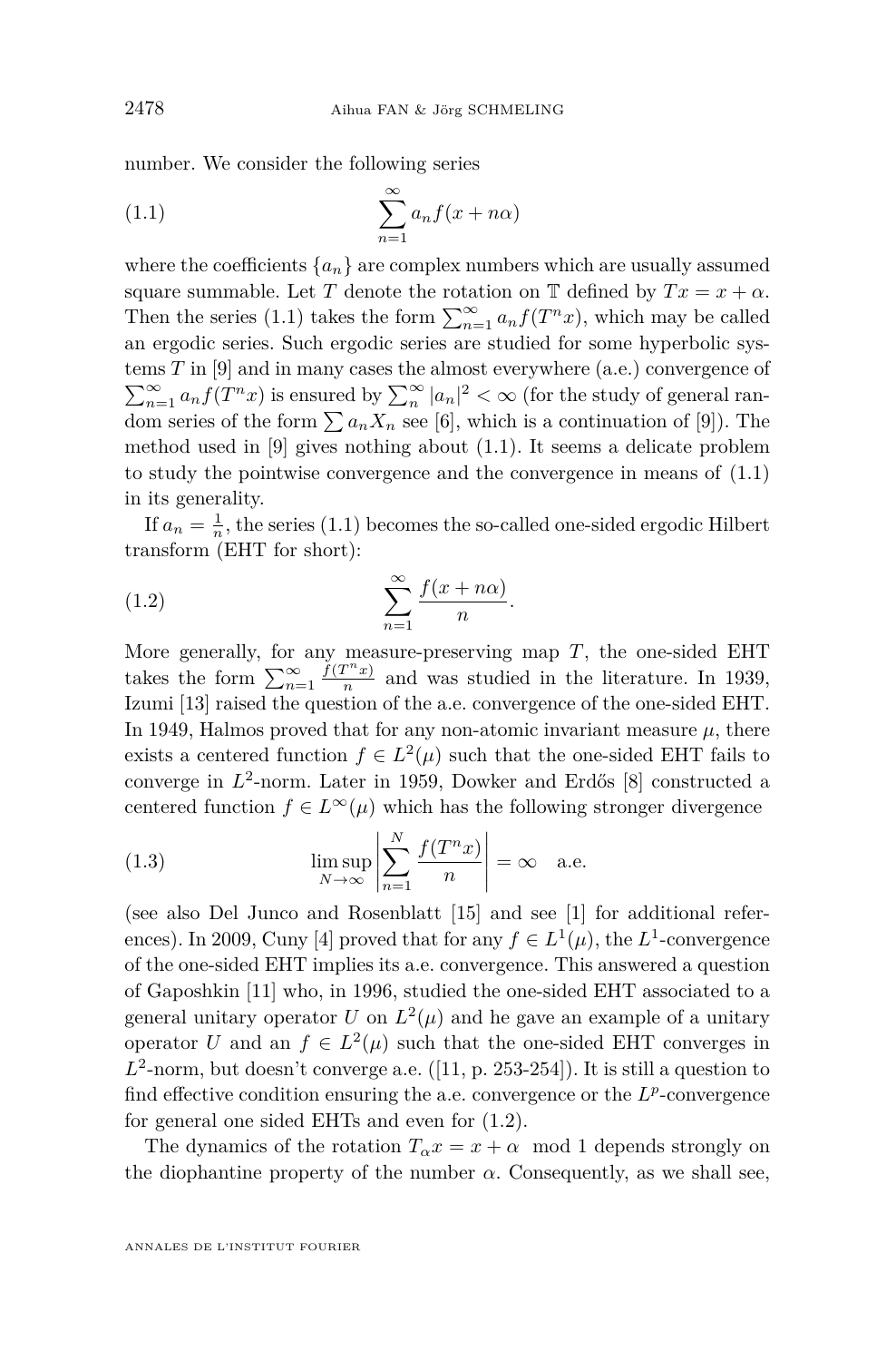the behavior of the associated one-sided EHTs are different for different *α*. We shall also see that the high order regularity (even the analyticity) of *f* can not ensure the convergence of the one-sided EHT for *α*'s having very bad diophantine property (for long time, *nα* doesn't come back to the neighborhood of  $(0)$ . In some cases, the divergence of  $(1.2)$  takes place everywhere:

(1.4) 
$$
\limsup_{N \to \infty} \left| \sum_{n=1}^{N} \frac{f(x + n\alpha)}{n} \right| = \infty \quad \forall x \in [0, 1).
$$

This reinforces the Dowker–Erdős' result [\(1.3\)](#page-2-2) for some Liouville rotations.

For  $f \in L^1(\mathbb{T})$  we denote by  $\widehat{f}(n)$  the *n*-th Fourier coefficient of *f* defined by  $\int_{\mathbb{T}} f(x) e^{-2\pi inx} dx$ . We adopt the notation

$$
||f||_{A(\mathbb{T})} = \sum_{n=-\infty}^{\infty} |\widehat{f}(n)|.
$$

For  $0 < \gamma \leq 1$ , Lip<sub> $\gamma$ </sub> will denote the space of functions on T such that  $|f(x) - f(y)| \leq C|x - y|^\gamma$ . For  $x \in \mathbb{T}$  we denote

$$
||x|| = \inf_{n \in \mathbb{Z}} |x - n|.
$$

Notice that for all  $x, y \in \mathbb{T}$  we have the triangle inequality  $||x + y|| \leq$  $||x|| + ||y||$  and the estimate

$$
2||x|| \leqslant |\sin \pi x| \leqslant \pi ||x||.
$$

In this note we are concentrated on the series [\(1.1\)](#page-2-0) and [\(1.2\)](#page-2-1). Our results are listed below.

- (1) For any non-polynomial function  $f \in C^2(\mathbb{T})$  with  $\hat{f}(n) = 0$  for  $n < 0$ , there exists a residual set  $\mathcal{R}_f$  depending on f such that for every  $\alpha \in \mathcal{R}_f$  the series [\(1.2\)](#page-2-1) diverges for every *x* (Theorem [2.1\)](#page-5-0).
- (2) For any non-polynomial function  $f \in C^2(\mathbb{T})$ , there exists a residual set  $\mathcal{R}_f$  depending on *f* such that for every  $\alpha \in \mathcal{R}_f$  the series [\(1.2\)](#page-2-1) diverges for almost all *x* (Theorem [2.2\)](#page-5-1).
- (3) For any irrational number  $\alpha$ , there exists a continuous function  $f$ such that the series [\(1.2\)](#page-2-1) diverges for every *x* (Theorem [2.3\)](#page-6-0).
- (4) For all  $f \in L^2$  and for almost all  $\alpha$ , the series [\(1.2\)](#page-2-1) converges for almost all *x* (Theorem [3.1\)](#page-16-0).
- (5) If  $\sum_{n\in\mathbb{Z}\setminus\{0\}}^{\infty} \frac{|f(n)|}{\|n\alpha\|} < \infty$ , the series [\(1.2\)](#page-2-1) converges uniformly in *x* (Theorem [3.2\)](#page-17-0).
- (6) If  $\sum_{n\in\mathbb{Z}\setminus\{0\}}^{\infty} \frac{|f(n)|^2}{\|n\alpha\|^2} < \infty$ , the series [\(1.2\)](#page-2-1) converges in  $L^2$ -norm and for almost every *x* (Theorem [3.5\)](#page-18-0).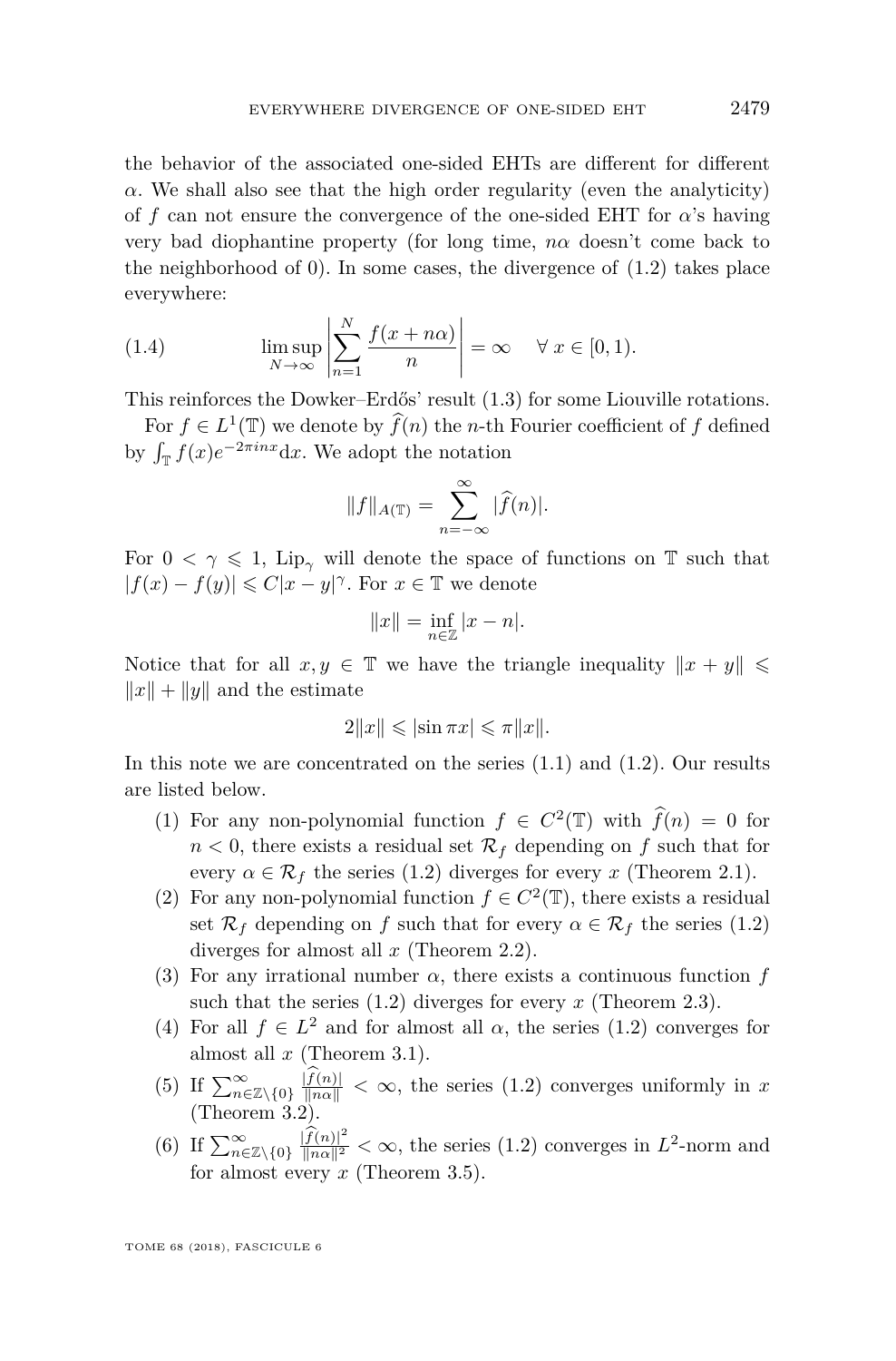(7) Let  $f \in L^2(\mathbb{T})$  with  $\hat{f}(0) = 0$  and  $|\hat{f}(k)| \leq C|k|^{-\beta}$  where  $C > 0$ and  $\beta > 1/2$  are two constants. Let  $\alpha$  be an irrational number with convergents  $\{p_n/q_n\}$ . The series [\(1.2\)](#page-2-1) converges in  $L^2$ -mean and a.e. if the following condition is satisfied

$$
\sum_{m=1}^{\infty} \frac{\log^2 q_{m+1}}{q_m^{2\beta}} < \infty
$$

(Theorem [3.6\)](#page-19-0).

(8) Let  $\alpha$  be an irrational number with convergents  $\{p_n/q_n\}$ . For the function *f* defined by the lacunary series  $\sum_{m=1}^{\infty} \hat{f}(q_m) e^{2\pi i q_m x}$  with  $\sum_{m\geqslant 1} |f(q_m)|^2 < \infty$ , the series [\(1.2\)](#page-2-1) converges in *L*<sup>2</sup>-mean if and only if

$$
\sum_{m=1}^{\infty} |\widehat{f}(q_m)|^2 \log^2 q_{m+1} < \infty
$$

(Proposition [3.7\)](#page-22-0).

(9) Let  $\alpha = p/q$  be a rational number where p, q are coprime. For any  $f \in L^1(\mathbb{T})$  with  $\int f(x)dx = 0$ , the series  $\sum a_n f(x + n\alpha)$  converges almost everywhere iff for any  $j = 0, 1, \ldots, q-1$ , the numerical series  $\sum_{k} a_{kq+j}$  converges (Theorem [3.8\)](#page-23-1).

Notice that for any polynomial *f* (of cause  $\hat{f}(0) = 0$ ) and any number  $\alpha$ , the series [\(1.2\)](#page-2-1) converges everywhere. But there are analytic functions *f* and irrational numbers  $\alpha$  such that the series [\(1.2\)](#page-2-1) diverges everywhere.

The behavior of the series [\(1.2\)](#page-2-1) depends on that of partial sums of the series  $\sum_{n=1}^{\infty} n^{-1} e^{2\pi inx}$ . Notice that its real and imaginary parts are:

$$
\sum_{n=1}^{\infty} \frac{1}{n} \cos 2\pi nx = \log \frac{1}{2|\sin \pi x|}, \quad \sum_{n=1}^{\infty} \frac{1}{n} \sin 2\pi nx = \pi \left(\frac{1}{2} - x\right)
$$

*.*

These two series converge for all points  $x \in (0,1)$ . It is natural that the behavior of the series [\(1.1\)](#page-2-0) will depend on that of partial sums of the series  $\sum_{n=1}^{\infty} a_n e^{2\pi i n x}$ .

Section [2](#page-4-0) will be devoted to the divergence of the one-sided EHT [\(1.2\)](#page-2-1). Section [3](#page-15-0) will be devoted to different convergences of the general ergodic series [\(1.1\)](#page-2-0).

#### <span id="page-4-0"></span>**2. Divergence of one-sided ergodic Hilbert transform**

We first study the divergence of the series

$$
\sum_{n=1}^{\infty} \frac{f(x+n\alpha)}{n}.
$$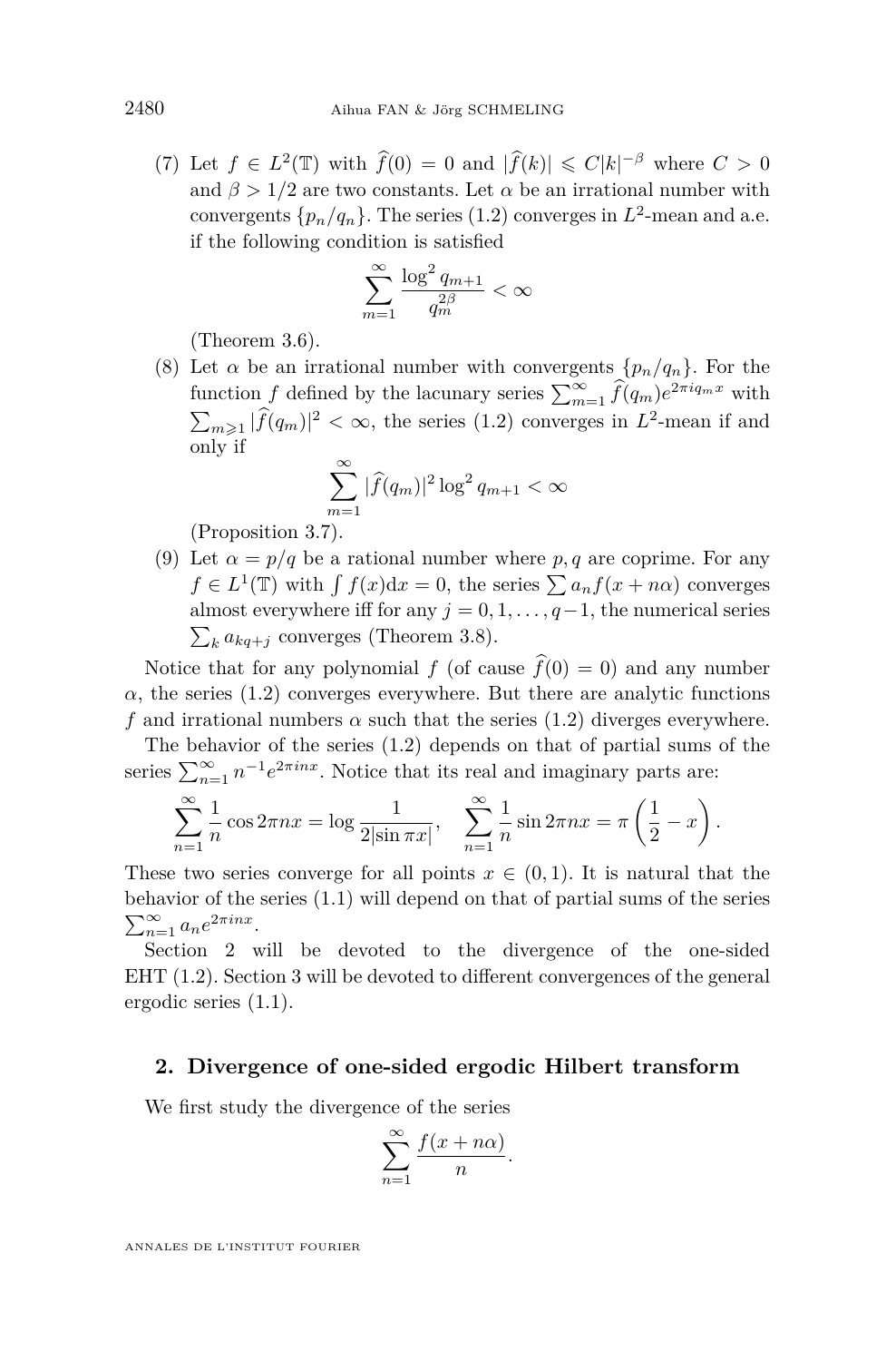We say  $f \in L^1(\mathbb{T})$  admits a Taylor–Fourier series if  $\widehat{f}(n) = 0$  for  $n \le -1$ . In the following,  $\zeta(s)$  denotes the Riemann  $\zeta$ -function  $\sum_{n=1}^{\infty} n^{-s}$ .

#### **2.1. Statements on divergence**

We first state three divergence statements that we will prove.

<span id="page-5-0"></span>THEOREM 2.1. — Let  $f \in L^1(\mathbb{T})$  satisfy the following conditions

- <span id="page-5-3"></span>(1)  $\hat{f}(k) = 0$  if  $k \leq 0$ ;  $\hat{f}(k) \neq 0$  for infinitely many k.
- <span id="page-5-2"></span>(2) there exists  $s > 1$  such that  $\zeta(s) < 2$  and  $\limsup |k|^s |f(k)| = 0$ .

Then there exists a residual set  $\mathcal{R} \subset [0,1]$  of irrational numbers such that for each  $\alpha \in \mathcal{R}$ , we have

$$
\limsup_{n \to +\infty} \left| \sum_{n=1}^{N} \frac{f(x + n\alpha)}{n} \right| = +\infty, \quad \forall x \in [0, 1).
$$

The solution of  $\zeta(s_0) = 2$  verifies  $1 < s_0 = 1.72865... < 2$ . The *s* in the condition [\(2\)](#page-5-2) must verify  $s > s_0 > 1$ . So the condition (2) implies that *f* admits an absolutely convergent Fourier series. All non polynomial functions of class *C* <sup>2</sup> admitting Taylor–Fourier series satisfies the conditions [\(1\)](#page-5-3) and [\(2\)](#page-5-2). The following analytic functions are examples

$$
f(x) = \sum_{n=1}^{\infty} r^n e^{2\pi i n x} = \frac{r e^{2\pi i x}}{1 - r e^{2\pi i x}} = \frac{r e^{2\pi i x} - r^2}{1 - 2r \cos(2\pi x) + r^2} \quad (0 < r < 1).
$$

<span id="page-5-1"></span>THEOREM 2.2. — Let  $f : \mathbb{T} \to \mathbb{R}$  be an integrable function whose Fourier coefficients verify the following conditions

- (1)  $\hat{f}(0) = 0$ ,  $\hat{f}(k) \neq 0$  for infinitely many *k*.
- (2) there exists  $s > 1$  such that  $\zeta(s) < 2$  and  $\limsup |k|^s |\widehat{f}(k)| = 0$ .

Then there exists a residual set  $\mathcal{R} \subset [0,1]$  of irrational numbers such that for each  $\alpha \in \mathcal{R}$ , we have

$$
\liminf_{N \to +\infty} \sum_{n=1}^{N} \frac{f(x + n\alpha)}{n} = -\infty, \qquad \limsup_{N \to +\infty} \sum_{n=1}^{N} \frac{f(x + n\alpha)}{n} = +\infty,
$$

for almost every *x*.

For the last theorem, we have succeeded in proving the a.e. divergence. We wonder if the everywhere divergence is still true.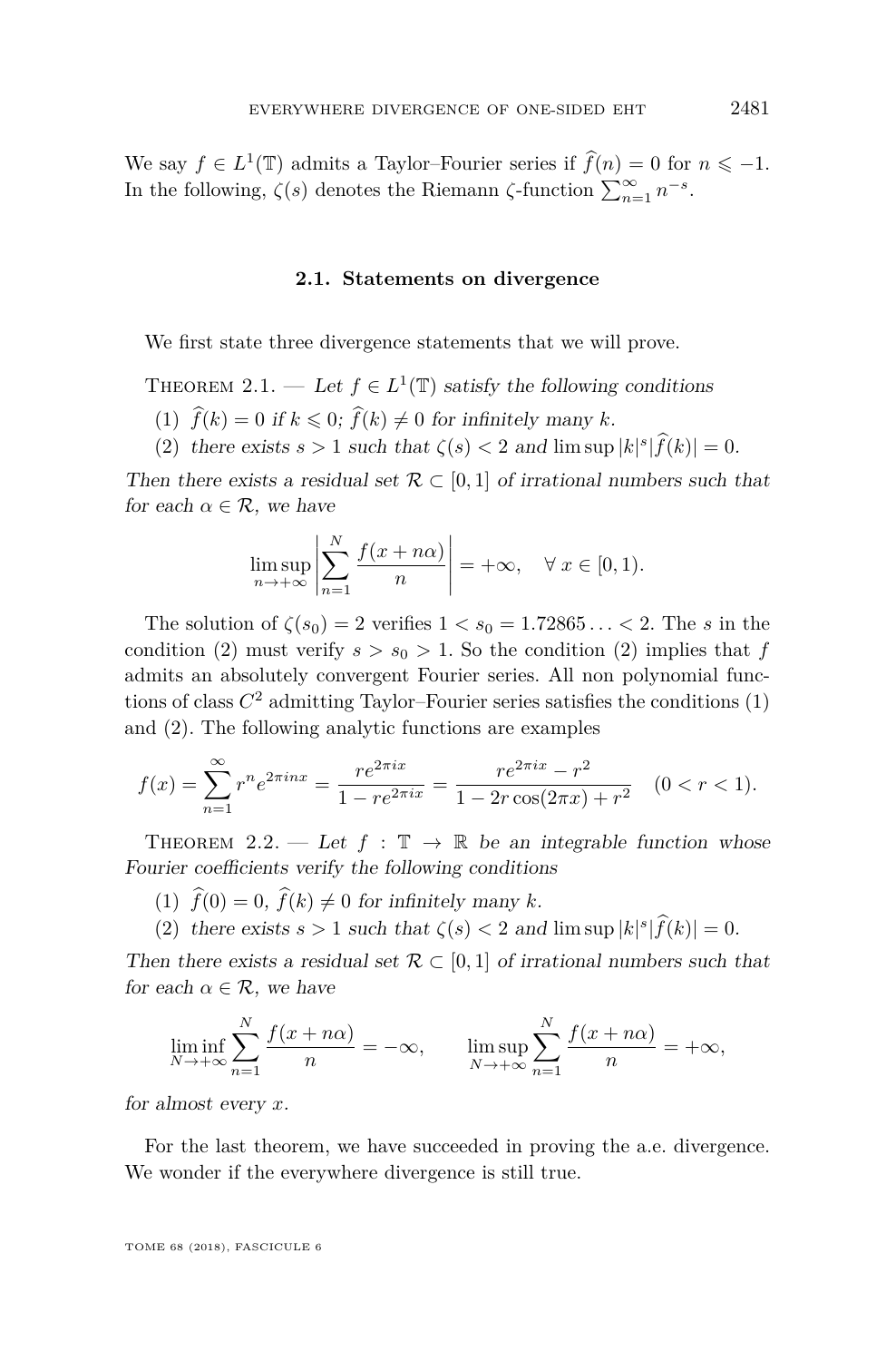<span id="page-6-0"></span>THEOREM 2.3. — For any irrational number  $\alpha \in (0,1)$ , there exists a continuous function  $f : \mathbb{T} \to \mathbb{C}$  with  $\int_{\mathbb{T}} f(x) dx = 0$  having an absolutely convergent Fourier series such that

$$
\limsup_{N \to \infty} \left| \sum_{n=1}^{N} \frac{f(x + n\alpha)}{n} \right| = +\infty \quad \forall x \in [0, 1).
$$

In order to prove these three theorems, we develop *f* into its Fourier series and we shall see that the behavior of the one-sided EHT relies heavily on that of the following trigonometric polynomials

$$
G_N(x) = \sum_{n=1}^N \frac{e^{2\pi i n x}}{n}.
$$

We shall also need a result due to Jacobsthal which concerns the biggest gap between natural numbers coprime with a given natural number. We get together such preliminaries as several lemmas before we prove the theorems.

#### **2.2. Some lemmas**

<span id="page-6-1"></span>LEMMA 2.4. — Assume  $0 < c < 1/2$ . Then

$$
\sup_{N\geqslant 1}\sup_{\|x\|\geqslant c}|G_N(x)|\leqslant \frac{\pi}{c}
$$

*.*

*Proof.* — Notice that  $G_N(1/2) = \sum_{n=1}^N \frac{(-1)^n}{n}$  $\frac{(1)^n}{n}$  so that  $\sup_{N\geq 1} |G_N(1/2)| \leq$ 1. Also notice that

$$
|G'_N(x)| = 2\pi \left| \sum_{n=1}^N e^{2\pi i n x} \right| \leq \frac{2\pi}{|\sin \pi x|} \leq \frac{\pi}{c}
$$

if  $1/2 \geqslant |x| \geqslant c$ . Then, by the Newton–Leibniz formula we get

$$
|G_N(x)| \leq |G_N(1/2)| + \left| \int_{1/2}^x G'_N(y) \mathrm{d}y \right| \leq 1 + \frac{\pi}{2c} \leq \frac{\pi}{c}.
$$

<span id="page-6-2"></span>Lemma 2.5.

$$
G_N(x) = \log N - 2\sum_{n=1}^{N} \frac{\sin^2 \pi nx}{n} + O(1)
$$

*N*

where the constant in  $O(1)$  is uniform in *x* and in *N*. In particular, if  $|xN| \leq C$  for some constant  $C > 0$ , then

$$
G_N(x) = \log N + O(1)
$$

where the constant in  $O(1)$  doesn't depend on *x* and *N*, but on *C*.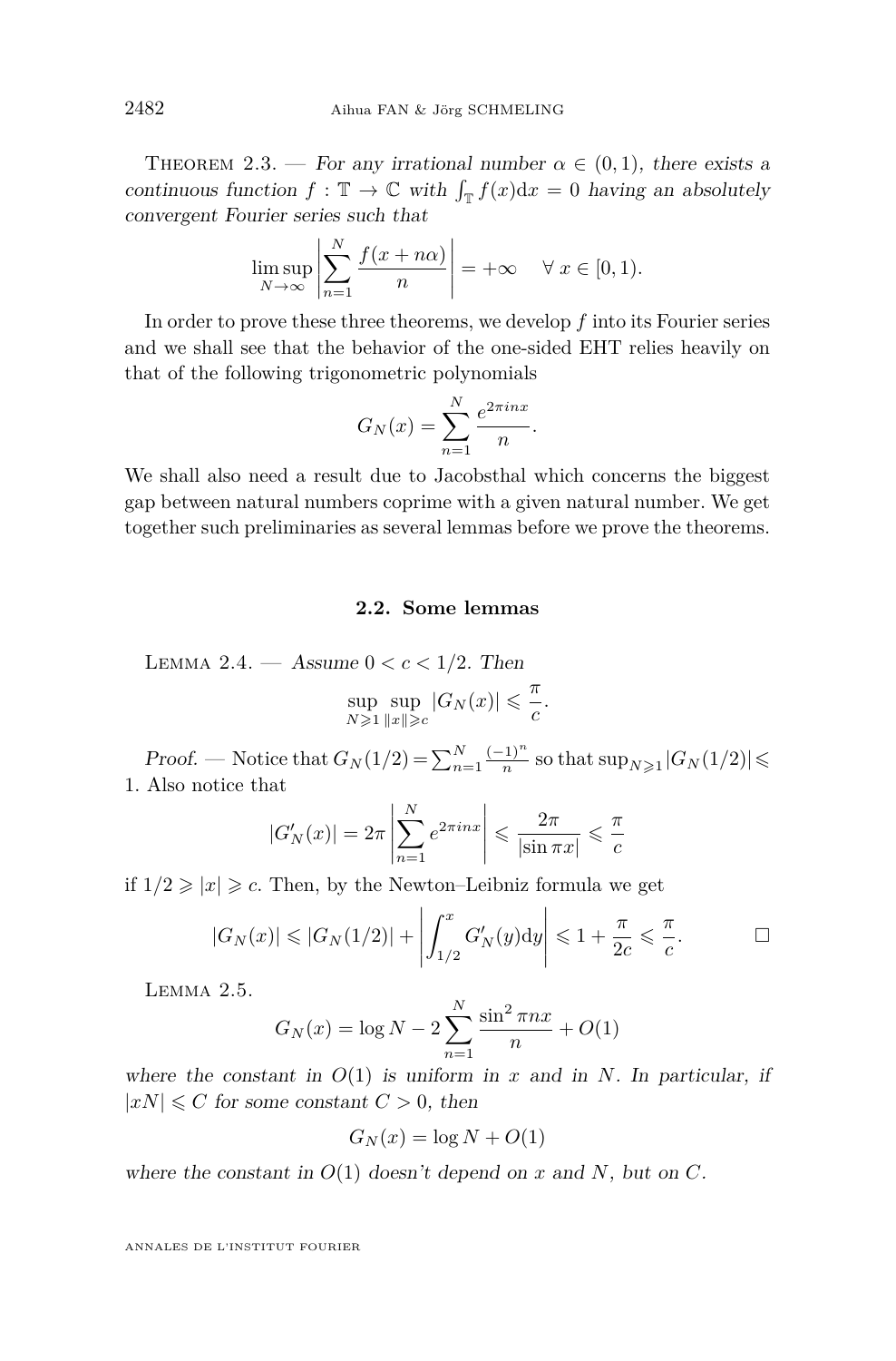Proof.

$$
G_N(x) - G_N(0) = \sum_{n=1}^N \frac{e^{2\pi i n x} - 1}{n}.
$$

Its imaginary part is  $\sum_{n=1}^{N} \frac{\sin(2\pi nx)}{n}$  which is uniformly bounded in *x* and in  $N$  (see [\[16\]](#page-24-7), p. 4). Its real part is equal to

$$
\sum_{n=1}^{N} \frac{\cos(2\pi nx) - 1}{n} = -2 \sum_{n=1}^{N} \frac{\sin^2(\pi nx)}{n}.
$$

We conclude for the first assertion by observing that  $G_N(0) = \log N + O(1)$ . Suppose  $|xN| \leq C$ . Just using  $|\sin x| \leq |x|$ , we get

$$
\sum_{n=1}^{N} \frac{\sin^2 \pi nx}{n} \leq \pi^2 x^2 \sum_{n=1}^{N} n = \pi^2 x^2 N(N+1)/2 \leq \pi^2 C^2.
$$

A corollary is that if  $|Nx| \leq C$ , then we have.

$$
\sup_{m\geq 2} |G_N(mx)| \leq |G_N(x)| + O(1) = \log N + O(1).
$$

<span id="page-7-1"></span>LEMMA 2.6. — Let  $(\phi_k) \subset [0,1)$  be an arbitrary sequence of numbers and let  $(n_k) \subset \mathbb{N}$  a sequence of increasing positive integers. For any interval  $I \subset [0, 1)$  of positive length, the limsup set

$$
\limsup_{k \to \infty} \{ x \in [0, 1) : n_k x + \phi_k \in I \mod 1 \}
$$

has full Lebesgue measure.

Proof. — The space [0*,* 1) identified with the circle is compact. The sequence  $(\phi_k)$  has a limit point, say  $\phi$ . Without loss of generality, we can assume that  $\phi_k$  tends to  $\phi$  as  $k$  tends to infinity. So, the intervals  $-\phi_k + I$ contains a common interval  $I'$  with positive length when  $k$  is sufficiently large. We can also assume that  $I' \subset I - \phi_k$  for all *k*. Since  $n_k$  is increasing, for almost all points x, the sequence  $n_k x \pmod{1}$  is uniformly distributed. So, for almost every point  $x, n_k x \in I'$  mod 1 for infinitely many  $k$ . A fortiori,  $n_k x + \phi_k \in I$  mod 1 for infinitely many *k*.

<span id="page-7-0"></span>LEMMA 2.7. — Suppose that  ${c_k}_{k\geqslant1}$  is a sequence of numbers such that  $c_k \neq 0$  for infinitely many *k*'s and lim sup  $|k|^s |c_k| = 0$  for some  $s > 1$ . Then there exists a strictly increasing subsequence  $\{k_\ell\}_{\ell \geq 1}$  of positive integers such that for any  $\ell \geq 1$ , we have

$$
(\zeta(s)-1)|c_{k_{\ell}}| > \sum_{m=2}^{\infty} |c_{mk_{\ell}}|
$$

where  $\zeta(s) = \sum_{n=1}^{\infty} n^{-s}$ .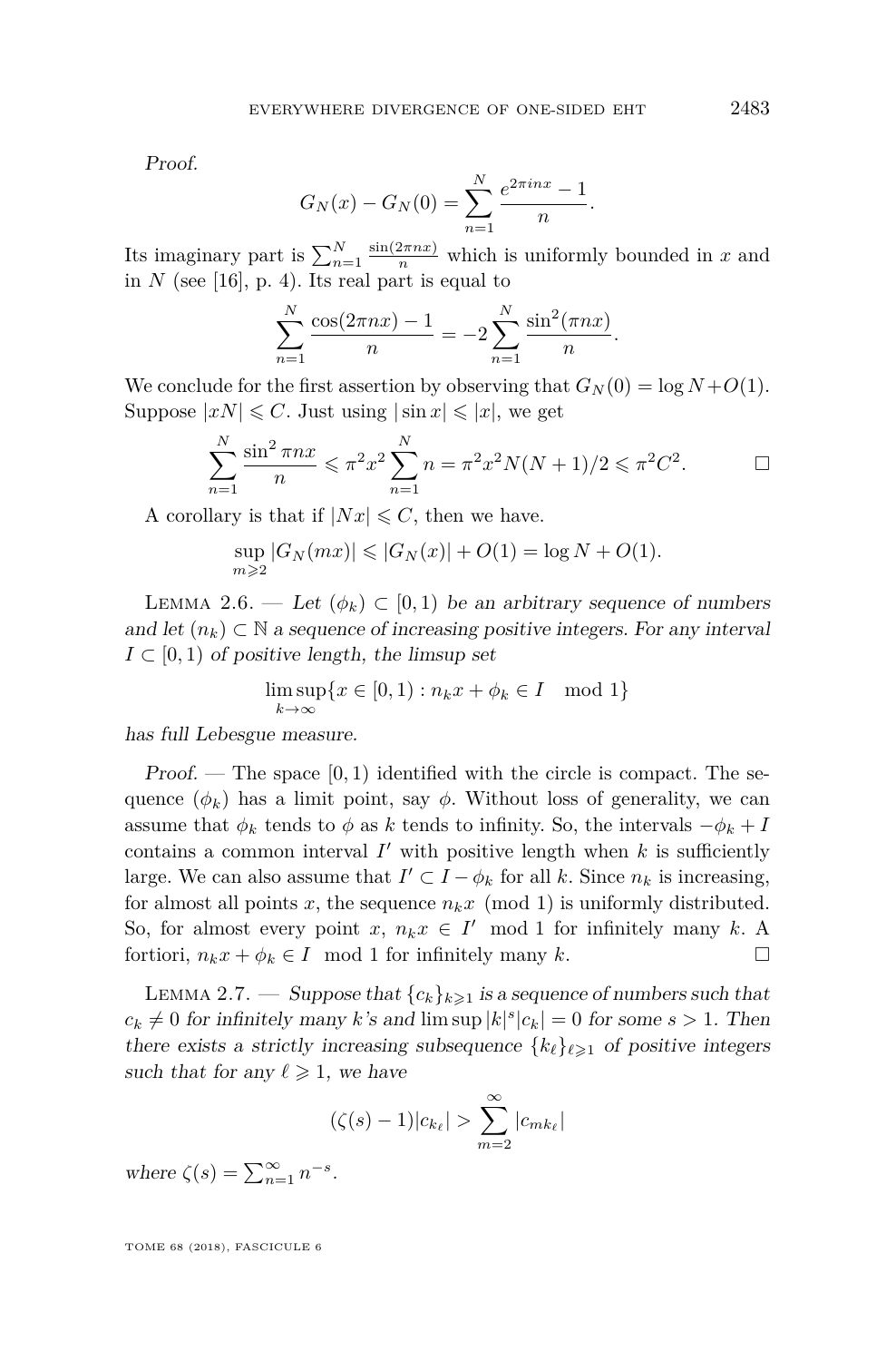Proof. — Let  $k_\ell$  ( $\ell \geq 1$ ) be defined inductively in the following way. Let *A*<sub>1</sub> be the set of maximizing points of  $\max_{k \geq 1} |k|^s |c_k|$ . Since  $\limsup |k|^s |c_k|$ 0 and there are infinitely many  $c_k \neq 0$ ,  $A_1$  is non-empty and finite. Let

$$
k_1 = \max A_1.
$$

Now let  $A_2$  be the set of maximizing points of  $\max_{k > k_1} |k|^s |c_k|$ , which is also non-empty and finite. Let

$$
k_2 = \max A_2.
$$

It is clear that  $k_1 < k_2$ . Inductively, we define

$$
k_{\ell+1} = \max \left\{ m > k_{\ell} : |m|^s |c_m| = \max_{k > k_{\ell}} |k|^s |c_k| \right\}.
$$

By the definition of  $k_{\ell}$ , we have

$$
\forall m\geqslant 2, \ \ k_{\ell}^{s}\vert c_{k_{\ell}}\vert>(mk_{\ell})^{s}\vert c_{mk_{\ell}}\vert, \ \ \text{i.e.} \ \ m^{-s}\vert c_{k_{\ell}}\vert\geqslant\vert c_{mk_{\ell}}\vert.
$$

Taking sum over  $m \geq 2$ , we get the desired result.

Let  $q_n(\alpha)$  denote the denominator of *n*-th convergent of  $\alpha$ . Let  $\varphi : \mathbb{N} \to \mathbb{N}$ be an increasing function. Define

$$
\mathcal{B}_{\varphi}(\alpha) = \{q_n(\alpha) : \varphi(q_n(\alpha)) < q_{n+1}(\alpha) \}.
$$

Usually  $\varphi$  increases very fast. So, we asked that for  $q_n(\alpha) \in \mathcal{B}_{\varphi}(\alpha)$  the denominator  $q_{n+1}(\alpha)$  next to  $q_n(\alpha)$  is much larger than  $q_n(\alpha)$ .

<span id="page-8-0"></span>LEMMA 2.8. — Let  $\Lambda \subset \mathbb{N}$  be an arbitrary infinite subset of natural numbers. For generic  $\alpha$ , we have

$$
\#(\Lambda \cap \mathcal{B}_{\varphi}(\alpha)) = \infty.
$$

We will apply Lemma [2.8](#page-8-0) to  $\Lambda = \{k_\ell\}$ , the sequence appearing in Lem-ma [2.7,](#page-7-0) with  $\varphi(n) = e^{\Delta n/c(n)}$  ( $\Delta > 1$  being a large number and  $c(n)$  being a sequence tending to 0). In order to prove Lemma [2.8](#page-8-0) we need a result due to Jacobsthal.

#### **2.3. An estimate on Jacobsthal's function**

Let  $N = p_1^{\alpha_1} \dots p_k^{\alpha_k}$  be the prime factorization of a natural number  $N \in \mathbb{N}$ . Assume that

$$
1=m_1
$$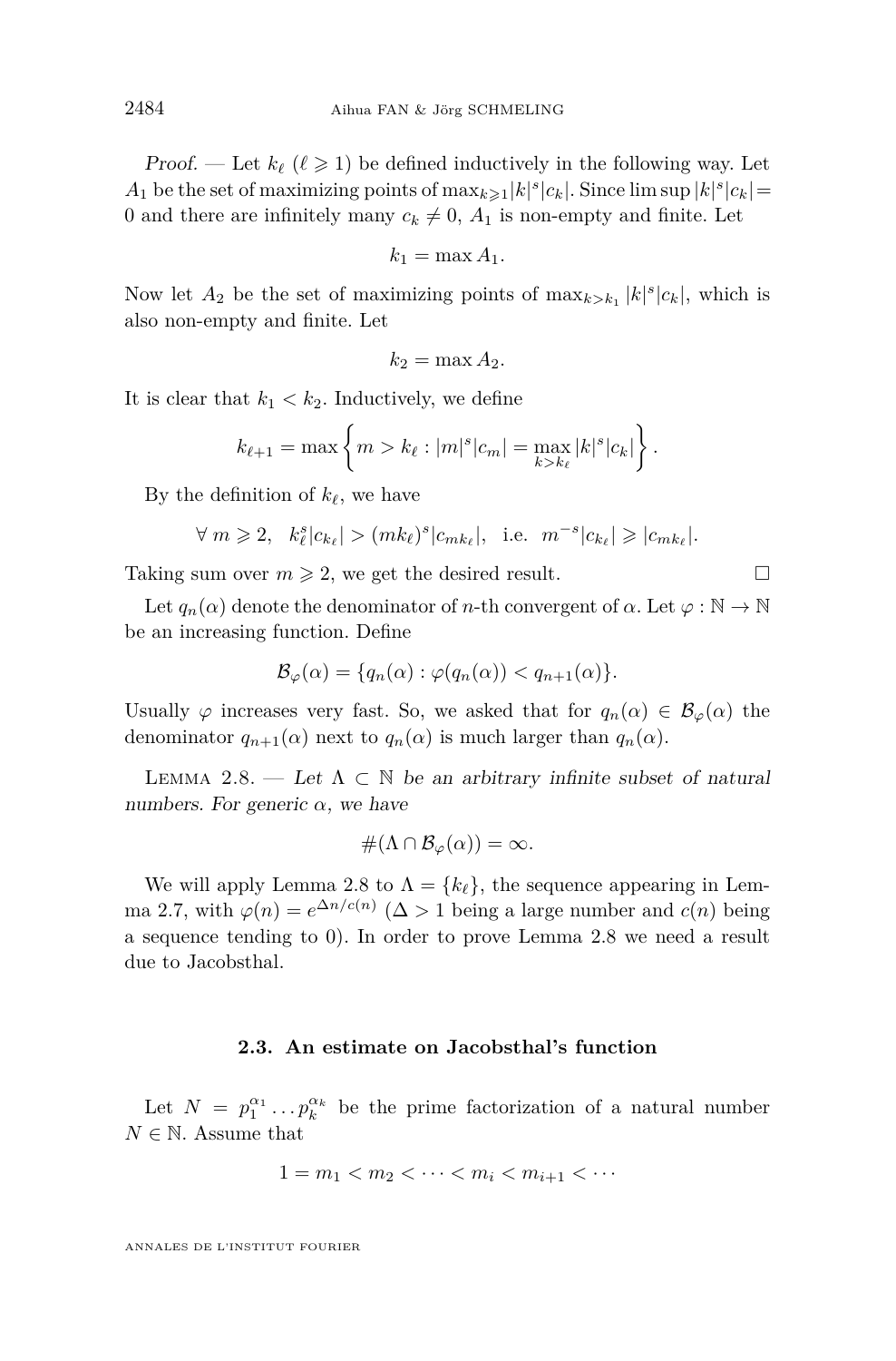are the integers which are coprime with *N*. Jacobsthal's function is defined as

$$
g(N) = \max_{1 \leq i < \infty} (m_{i+1} - m_i), \quad (N \in \mathbb{N}).
$$

What we will need is  $g(N) = o(N)$  as  $N \to \infty$ . The estimate on  $g(N)$ below was known to Jacobsthal [\[14\]](#page-24-8). But for completeness we include a proof. There are much better estimates known (see for example [\[12\]](#page-24-9)), but the one presented here suffices for our purpose.

<span id="page-9-0"></span>THEOREM 2.9. — Let  $N = p_1^{\alpha_1} \dots p_k^{\alpha_k}$ . Then  $g(N) \leq (k+1) (2^k - 1) + 1$ .

Proof. — Since the definition of  $g(N)$  implies that any interval of length  $g(N)$  contains at least one number coprime to *N*, we need to find a lower bound on  $m \in \mathbb{N}$  such that for any integer *n* the interval  $I := [n, n+m-1]$ contains at least one integer coprime with *N*. Any such a lower bound will be an upper bound of  $g(N)$ .

Let  $1 \leq j \leq k$  and let  $1 \leq i_1 < \cdots < i_j \leq k$  be given. We denote by  $K(i_1, \ldots, i_j)$  the number of integers  $l \in I$  that are divisible by  $p_{i_1} \ldots p_{i_j}$ . These integers *l* are the following ones

$$
n \leq p_{i_1} \dots p_{i_j} < 2p_{i_1} \dots p_{i_j} < \dots < K(i_1, \dots, i_j)p_{i_1} \dots p_{i_j} \leq n + m - 1.
$$

The number  $K(i_1, \ldots, i_j)$  depends on *n*. But it has the following bounds independent of *n*:

$$
\left[\frac{m}{p_{i_1}\ldots p_{i_j}}\right] - 1 \leqslant K(i_1,\ldots,i_j) \leqslant \left[\frac{m}{p_{i_1}\ldots p_{i_j}}\right] + 1.
$$

By the inclusion-exclusion principle, the number  $L$  of natural numbers  $l \in I$ with  $gcd(l, N) > 1$  is given by

$$
L = \sum_{1 \leq i \leq k} K(i) - \sum_{1 \leq i_1 < i_2 \leq k} K(i_1, i_2) + \dots + (-1)^{k+1} K(1, \dots, k).
$$

Hence the number *M* of natural numbers  $l \in I$  that are coprime with *N* verifies

$$
M = m - L
$$
  
=  $m - \sum_{0 < i \le k} K(i) + \sum_{0 < i_1 < i_2 \le k} K(i_1, i_2) + \dots + (-1)^{k+2} K(1, \dots, k)$   

$$
\ge m \cdot \prod_{i=1}^k \left(1 - \frac{1}{p_i}\right) - \sum_{i=1}^k {k \choose i} \ge m \cdot \prod_{i=1}^k \frac{i}{i+1} - \sum_{i=1}^k {k \choose i}
$$
  

$$
\ge m \cdot \frac{1}{k+1} - (2^k - 1).
$$

Therefore  $M > 0$  if  $m \ge (k + 1)(2<sup>k</sup> − 1) + 1$ .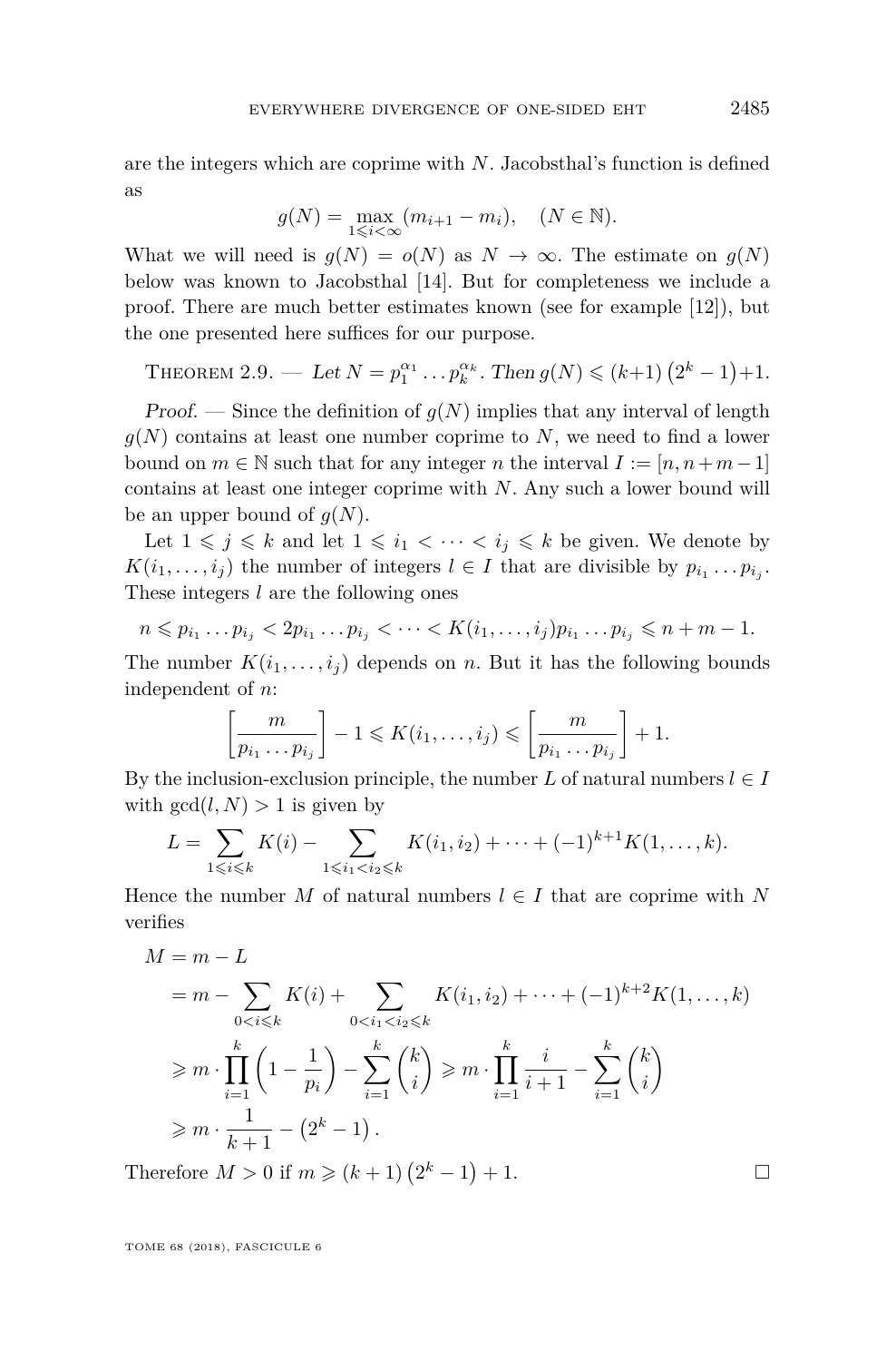Since  $N \geqslant 2 \cdot 3^{k(N)-1}$ , we have

$$
k(N) \leq \log_3\left(\frac{3}{2}N\right) = \delta \log_2\left(\frac{3}{2}N\right)
$$

where  $\delta = 1/\log_2 3 < 1$ . We conclude

$$
\lim_{N \to \infty} \frac{g(N)}{N} \leqslant \lim_{N \to \infty} \frac{k(N) \cdot 2^{k(N)}}{N} \leqslant \lim_{N \to \infty} \frac{\delta \log_2 \left(\frac{3}{2}N\right) \cdot \left(\frac{3}{2}N\right)^{\delta}}{N} = 0.
$$

#### **2.4. Proof of Lemma [2.8](#page-8-0)**

Let  $n_1 < n_2 < \cdots < n_k < \dots$  be the elements of  $\Lambda$ . For  $k, l \in \mathbb{N}$  we consider the sets

$$
B_{k,l} := \{ \alpha \in \mathbb{R} : q_l(\alpha) = n_k \text{ and } q_{l+1}(\alpha) > \varphi(q_l(\alpha)),
$$
  

$$
B_k := \bigcup_{l \geqslant 1} B_{k,l}.
$$

These sets are open. Moreover we have

$$
\mathcal{B}_{\varphi} := \bigcap_{N} \bigcup_{k \geqslant N} B_k = \{ \alpha \, : \, \#(\Lambda \cap \mathcal{B}_{\varphi}(\alpha)) = \infty \} \, .
$$

This set is a  $G_{\delta}$ -set and it is left to prove that it is dense.

We observe first that if  $p \in \mathbb{N}$  and  $gcd(p, n_k) = 1$ , then  $n_k$  is an approximant for  $p/n_k$ . Moreover if

$$
\frac{p}{n_k} = a_0 + \cfrac{1}{a_1 + \cfrac{1}{a_2 + \ddots + \cfrac{1}{a_l}}},
$$

then  $p = p_l(p/n_k)$ ,  $n_k = q_l(p/n_k)$ . Furthermore, for any integer  $a_{\ell+1}$ , let

<span id="page-10-0"></span>
$$
\frac{p_{l+1}}{q_{l+1}} := a_0 + \cfrac{1}{a_1 + \cfrac{1}{a_2 + \ddots + \cfrac{1}{a_l + \cfrac{1}{a_{l+1}}}}}.
$$

Then we have  $p_l(p_{l+1}/q_{l+1}) = p_l$  and

$$
(2.1) \t\t q_l(p_{l+1}/q_{l+1}) = n_k.
$$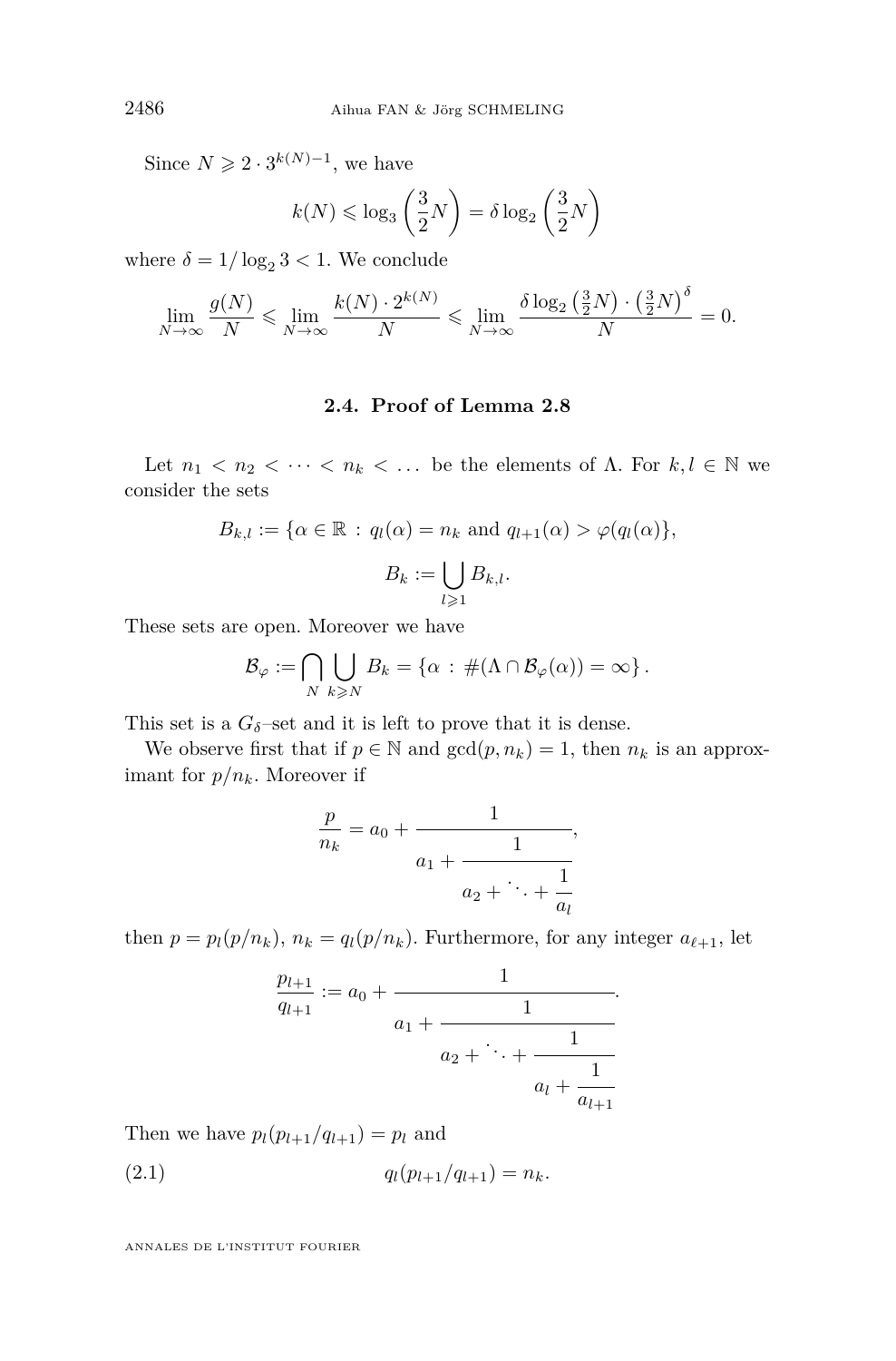Moreover we have  $gcd(p_{l+1}, q_{l+1}) = 1$ ,  $p_{l+1} = a_{l+1}p_l + p_{l-1}$  and  $q_{l+1} =$  $a_{l+1}q_l + q_{l-1}$ . Hence if  $a_{l+1}$  is sufficiently large,

<span id="page-11-0"></span>
$$
\frac{p_{l+1}}{q_{l+1}} \in B_k
$$

Now

<span id="page-11-1"></span>(2.3) 
$$
\left| \frac{p}{n_k} - \frac{p_{l+1}}{q_{l+1}} \right| = \left| \frac{p_l}{q_l} - \frac{p_{l+1}}{q_{l+1}} \right| = \frac{1}{n_k q_{l+1}} < \frac{1}{n_k^2}.
$$

It follows from  $(2.1)$ ,  $(2.2)$  and  $(2.3)$  that it remains to show that the reduced fractions  $p/n_k$  are getting more and more dense as k increases. In fact, by Theorem [2.9,](#page-9-0)  $g(n_k) = o(n_k)$ . This implies that two consecutive reduced fraction of the form  $p/n_k$  have a distance of order  $o(1)$  as k tends to infinity, which completes the proof of Lemma [2.8.](#page-8-0)

We finish our preliminaries with two facts on continued fractions which will be frequently used later:

(2.4) 
$$
\forall n \geqslant 1, \quad \frac{1}{2q_{n+1}} \leqslant \|q_n \alpha\| \leqslant \frac{1}{q_{n+1}}
$$

$$
(2.5) \t\t\t \forall m < q_n, \t ||m\alpha|| > ||q_n\alpha||.
$$

We refer to Khinchin ([\[17,](#page-24-10) Theorem 9 and Theorem 13, Theorem 16]).

#### **2.5. Proofs of Theorem [2.1](#page-5-0) and of Theorem [2.2](#page-5-1)**

We first prove Theorem [2.2.](#page-5-1) Let  $c_k = \hat{f}(k)$ . The sequence  ${c_k}_{k \geq 1}$  satisfies the condition of Lemma [2.7.](#page-7-0) Take the sequence  $\Lambda = \{k_\ell\}$  in Lemma 2.7. Apply Lemma [2.8](#page-8-0) to  $\Lambda$  and  $\varphi(n) = e^{\Delta n/c(n)}$ , where the constant  $\Delta > 1$ will be determined later and

$$
c(n) = \min\{|c_{k_\ell}| : k_\ell \leqslant n\}, \quad (n \geqslant 1).
$$

Then we get a residual set  $\mathcal{R}_f$  such that for each  $\alpha \in \mathcal{R}_f$  there exists a subsequence of  $\{k_\ell\}$  which is a subsequence  $\{q_{n_\ell}(\alpha)\}\;$  of  $\{q_n(\alpha)\}\;$  (which depends on *α*!) such that

(2.6) 
$$
\forall \ell \geq 1, \ c(q_{n_{\ell}}(\alpha)) \log q_{n_{\ell}+1}(\alpha) \geq \Delta q_{n_{\ell}}(\alpha).
$$

The number  $\alpha$  being fixed for the discussion below, we will simply write  $q_{n_{\ell}}$  and  $q_{n_{\ell}+1}$  for  $q_{n_{\ell}}(\alpha)$  and  $q_{n_{\ell}+1}(\alpha)$ . Recall that  $q_{n_{\ell}}(\alpha)$  and  $q_{n_{\ell}+1}(\alpha)$  are the denominators of two consecutive convergents of *α*.

The *N*-th partial sum of the series in question can be written as

$$
S_N(x) = \sum_{n=1}^N \frac{f(x+n\alpha)}{n} = \sum_{k \in \mathbb{Z} \setminus \{0\}} c_k e^{2\pi i k x} G_N(k\alpha).
$$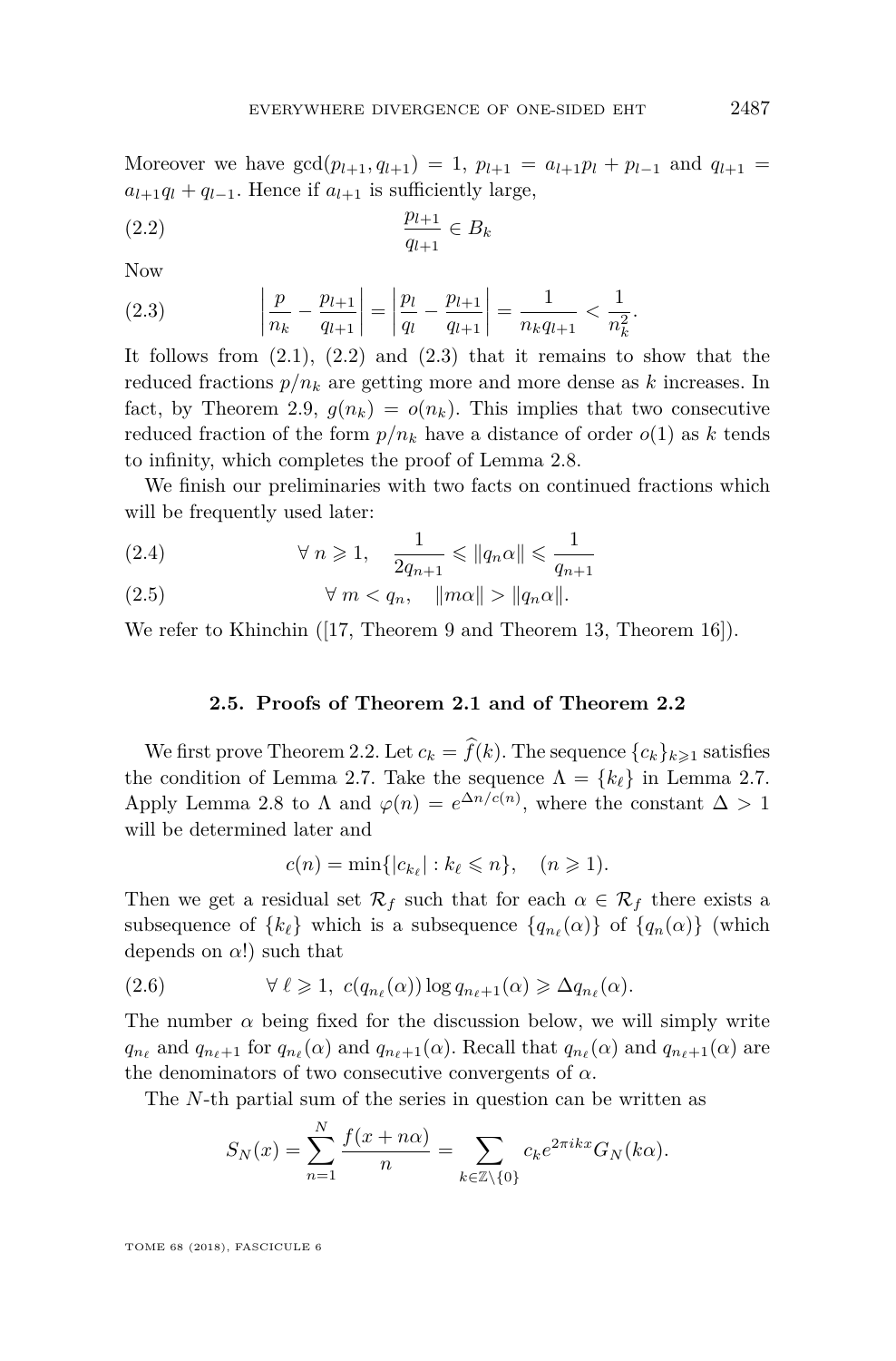Let  $0 < \epsilon < 1/4$  be a fixed small number. For any fixed  $\ell$ , we will consider the partial sum with  $N = \lfloor \epsilon q_{n_{\ell+1}} \rfloor$ . We will cut the sum over k into four subsums:

$$
S_{\epsilon q_{n_{\ell}+1}}(x) = S_{\ell,A}(x) + S_{\ell,B}(x) + S_{\ell,C}(x) + S_{\ell,D}(x)
$$

where

$$
S_{\ell,A}(x) = \sum_{|k| < q_{n_{\ell}}} c_k e^{2\pi i k x} G_{\epsilon q_{n_{\ell}+1}}(k\alpha)
$$
\n
$$
S_{\ell,B}(x) = \sum_{|k| \geq \epsilon q_{n_{\ell}+1}} c_k e^{2\pi i k x} G_{\epsilon q_{n_{\ell}+1}}(k\alpha)
$$
\n
$$
S_{\ell,C}(x) = \sum_{q_{n_{\ell}} < |k| < \epsilon q_{n_{\ell}+1}} c_k e^{2\pi i k x} G_{\epsilon q_{n_{\ell}+1}}(k\alpha).
$$
\n
$$
S_{\ell,D}(x) = \sum_{1 \leq |m| \leq \epsilon q_{n_{\ell}+1}/q_{n_{\ell}}} c_{mq_{n_{\ell}}} e^{2\pi i m q_{n_{\ell}} x} G_{\epsilon q_{n_{\ell}+1}}(mq_{n_{\ell}}\alpha)
$$

where  $\sum'$  means that the sum is taken over *k*'s which are not multiples of  $q_{n_{\ell}}$ . As we shall see,  $S_{\ell,D}(x)$  will be the principal term.

Since *f* is real,  $c_{-k} = \overline{c_k}$  and consequently all the four sums above are real.

<span id="page-12-0"></span>For  $|k| < q_{n_{\ell}}$ , we have  $||k\alpha|| \geq 1/q_{n_{\ell}}$ . So, by Lemma [2.4,](#page-6-1) we have

(2.7) 
$$
|S_{\ell,A}(x)| \leq \sum_{|k| < q_{n_\ell}} |c_k| \cdot \pi q_{n_\ell} \leq \pi \|f\|_{A(\mathbb{T})} q_{n_\ell}.
$$

Using the trivial estimate  $|G_N(x)| \leq \log N + \gamma + o(1)$  ( $\gamma$  being the Euler constant) and the hypothesis  $|c_k||k|^s = o(1)$ , we get

<span id="page-12-1"></span>
$$
(2.8) \qquad |S_{\ell,B}(x)| \leq \sum_{|k| \geq \epsilon q_{n_{\ell}+1}} \frac{1}{k^s} \cdot \log(\epsilon q_{n_{\ell}+1}) = O\left(\frac{\log q_{n_{\ell}+1}}{q_{n_{\ell}+1}^{s-1}}\right) = O(1)
$$

For any *k* such that  $q_{n_\ell} < k < \epsilon q_{n_\ell+1}$  and  $q_{n_\ell} \nmid k$ , we have

$$
k = \ell q_{n_\ell} + r \qquad (1 \leqslant \ell \leqslant \epsilon q_{n_\ell+1}/q_{n_\ell}, \ \ 1 \leqslant r < q_{n_\ell}).
$$

Then

$$
||k\alpha|| \ge ||r\alpha|| - ||\ell q_{n_{\ell}}\alpha|| \ge \frac{1}{q_{n_{\ell}}} - \epsilon \frac{q_{n_{\ell}+1}}{q_{n_{\ell}}} \cdot \frac{1}{q_{n_{\ell}+1}} = \frac{1-\epsilon}{q_{n_{\ell}}}.
$$

By Lemma [2.4,](#page-6-1) for such *k* we have

$$
|G_{\epsilon q_{n_{\ell}+1}}(k\alpha)| \leqslant \frac{\pi}{1-\epsilon}q_{n_{\ell}}
$$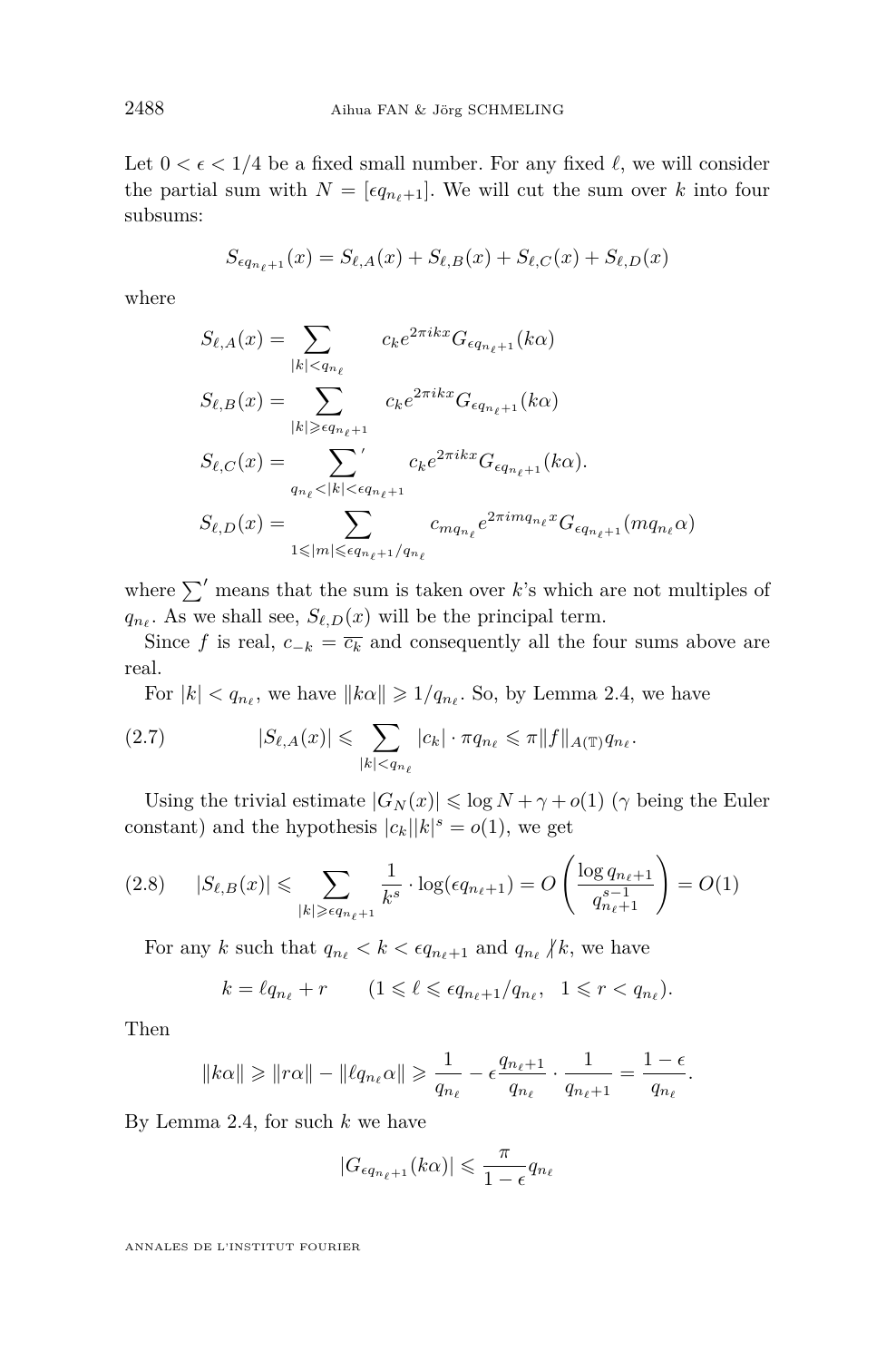so that

<span id="page-13-1"></span>
$$
(2.9) \qquad |S_{\ell,C}(x)| \leqslant \sum_{q_{n_{\ell}}<|k|<\epsilon q_{n_{\ell}+1}}^{\prime} |c_{k}| \cdot \frac{\pi}{1-\epsilon} q_{n_{\ell}} \leqslant \frac{\pi}{1-\epsilon} \|f\|_{A(\mathbb{T})} q_{n_{\ell}}.
$$

Since  $c_{-k} = \overline{c_k}$ , we have

$$
|S_{\ell,D}(x)| \geq 2|c_{q_{n_{\ell}}}| |G_{\epsilon q_{n_{\ell}+1}}(q_{n_{\ell}}\alpha)||\cos(2\pi q_{n_{\ell}}x + \phi_{q_{n_{\ell}}})|
$$
  

$$
- 2\sum_{m=2}^{\infty} |c_{mq_{n_{\ell}}}| |G_{\epsilon q_{n_{\ell}+1}}(mq_{n_{\ell}}\alpha)|
$$

where  $\phi_{q_{n_\ell}}$  is the sum of the argument of  $c_{q_{n_\ell}}$  and the argument of  $G_{\epsilon q_{n_{\ell}+1}}(q_{n_{\ell}}\alpha)$ . Since  $||q_{n_{\ell}}\alpha|| \cdot \epsilon q_{n_{\ell}+1} \leq \epsilon$ , by Lemma [2.5,](#page-6-2) we have

$$
|G_{\epsilon q_{n_{\ell}+1}}(q_{n_{\ell}}\alpha)| = \log q_{n_{\ell}+1} + O(1);
$$
  

$$
|G_{\epsilon q_{n_{\ell}+1}}(mq_{n_{\ell}}\alpha)| \leq \log q_{n_{\ell}+1} + O(1) \quad (\forall m \geq 2).
$$

So,

<span id="page-13-0"></span>
$$
(2.10) |S_{\ell,D}(x)|
$$
  
\n
$$
\geq 2\left(|c_{q_{n_{\ell}}}||\cos(2\pi q_{n_{\ell}}x + \phi_{q_{n_{\ell}}})| - \sum_{m=2}^{\infty} |c_{mq_{n_{\ell}}}|\right) (\log q_{n_{\ell}+1} + O(1)).
$$

When  $\cos(2\pi q_{n_\ell} x + \phi_{q_{n_\ell}})$  is positive and when the difference on the right hand side of [\(2.10\)](#page-13-0) is positive, we will have  $S_{\ell,D}(x) > 0$  and we can take off the absolute value on the left hand side of [\(2.10\)](#page-13-0).

Take  $\delta > 0$  such that  $\zeta(s) + \delta < 2$ . Apply Lemma [2.6](#page-7-1) to a small interval *I* =  $(-\eta, \eta)$  centered at zero such that cos  $2\pi\eta > \zeta(s) - 1 + \delta$ . For almost all *x*, there exist infinitely many  $q_{n_\ell}$  depending on *x* such that

<span id="page-13-2"></span>
$$
\cos(2\pi q_{n_{\ell}}x + \phi_{q_{n_{\ell}}}) \geqslant \zeta(s) - 1 + \delta.
$$

For such  $\ell$ , if we use Lemma [2.7](#page-7-0) we get

(2.11) 
$$
S_{\ell,D}(x) \geq 2\delta |c_{q_{n_{\ell}}}|(\log q_{n_{\ell}+1} + O(1)).
$$

Combining  $(2.7), (2.8), (2.9)$  $(2.7), (2.8), (2.9)$  $(2.7), (2.8), (2.9)$  $(2.7), (2.8), (2.9)$  $(2.7), (2.8), (2.9)$  and  $(2.11),$  $(2.11),$  we obtain that for almost every  $x$ we have

$$
\limsup_{N \to +\infty} \sum_{n=1}^{N} \frac{f(x + n\alpha)}{n} = +\infty.
$$

We choose

$$
\Delta = \frac{\pi}{2\delta} ||f||_{A(\mathbb{T})} \left( 1 + \frac{1}{1 - \epsilon} \right).
$$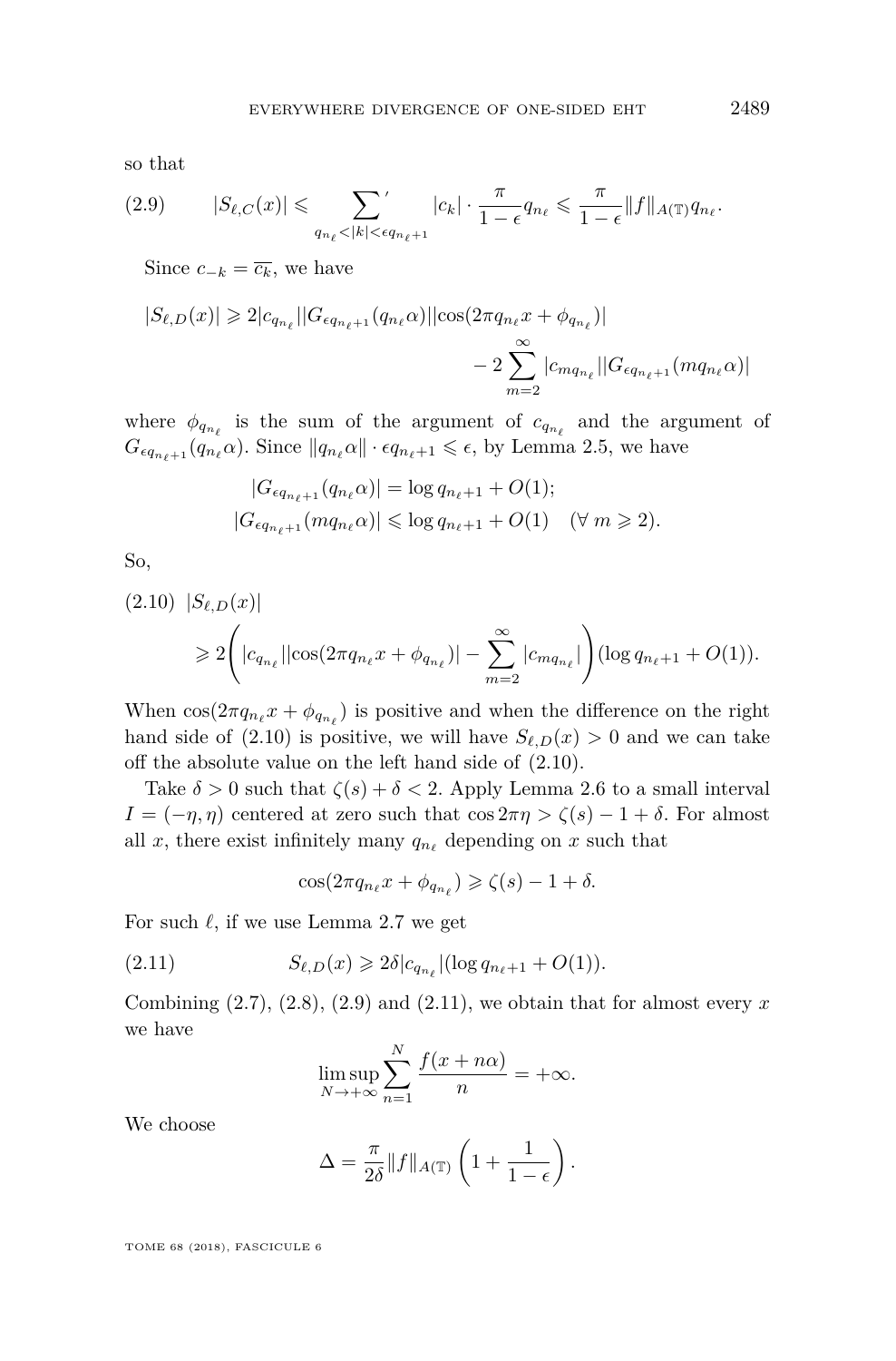We can also prove that for almost every *x* we have

$$
\liminf_{n \to \infty} \sum_{n=1}^{N} \frac{f(x + n\alpha)}{n} = -\infty.
$$

The only change to do is to take a small interval centered at 1*/*2 instead of  $I = (-\eta, \eta)$ . Thus we have proved Theorem [2.2.](#page-5-1)

The proof of Theorem [2.1](#page-5-0) is easier. Because, in this case, *f* admits a Taylor–Fourier series and in the place of [\(2.10\)](#page-13-0) we have directly the estimate

$$
|S_{\ell,D}(x)| \ge \left(|c_{q_{n_{\ell}}}|- \sum_{m=2}^{\infty} |c_{mq_{n_{\ell}}}| \right) (\log q_{n_{\ell}+1} + O(1)).
$$

#### **2.6. Proof of Theorem [2.3](#page-6-0)**

The idea of proof is the same as above. Take a summable sequence of positive numbers  ${c_{\ell}}_{\ell \geq 1}$  such that

$$
\forall \ell \geqslant 1, \quad c_{\ell} > \sum_{j=\ell+1}^{\infty} c_j.
$$

For example,  $c_{\ell} = r^{\ell}$  with  $0 < r < 1/2$ . Take a very sparse subsequence  ${q_{n}}$  from the denominators  ${q_n}$  of the convergents  $p_n/q_n$  of  $\alpha$  such that

$$
\lim_{\ell \to \infty} \frac{R_{\ell} \log q_{n_{\ell}+1}}{q_{n_{\ell-1}+1}} = +\infty, \text{ where } R_{\ell} = c_{\ell} - \sum_{j=\ell+1}^{\infty} c_j.
$$

Then define

$$
f(x) = \sum_{j=1}^{\infty} c_j e^{2\pi i q_{n_j} x}.
$$

It is a continuous function with  $||f||_{A(T)} < \infty$ . Notice that it is a lacunary series in the sense that  $f(n) = 0$  for  $n \neq q_{n_j}$ . We can write

$$
\sum_{k=1}^{\lfloor q_{n_{\ell}+1} \rfloor} \frac{f(x+k\alpha)}{k} = \sum_{j=1}^{\infty} c_j e^{2\pi i q_{n_j} x} G_{\epsilon q_{n_{\ell}+1}}(q_{n_j} \alpha).
$$

Cut the sum into

$$
\sum_{k=1}^{\epsilon q_{n_{\ell}+1}} \frac{f(x+k\alpha)}{k} = S_{\ell,A}(x) + S_{\ell,B}(x) + S_{\ell,D}(x)
$$

ANNALES DE L'INSTITUT FOURIER

*q*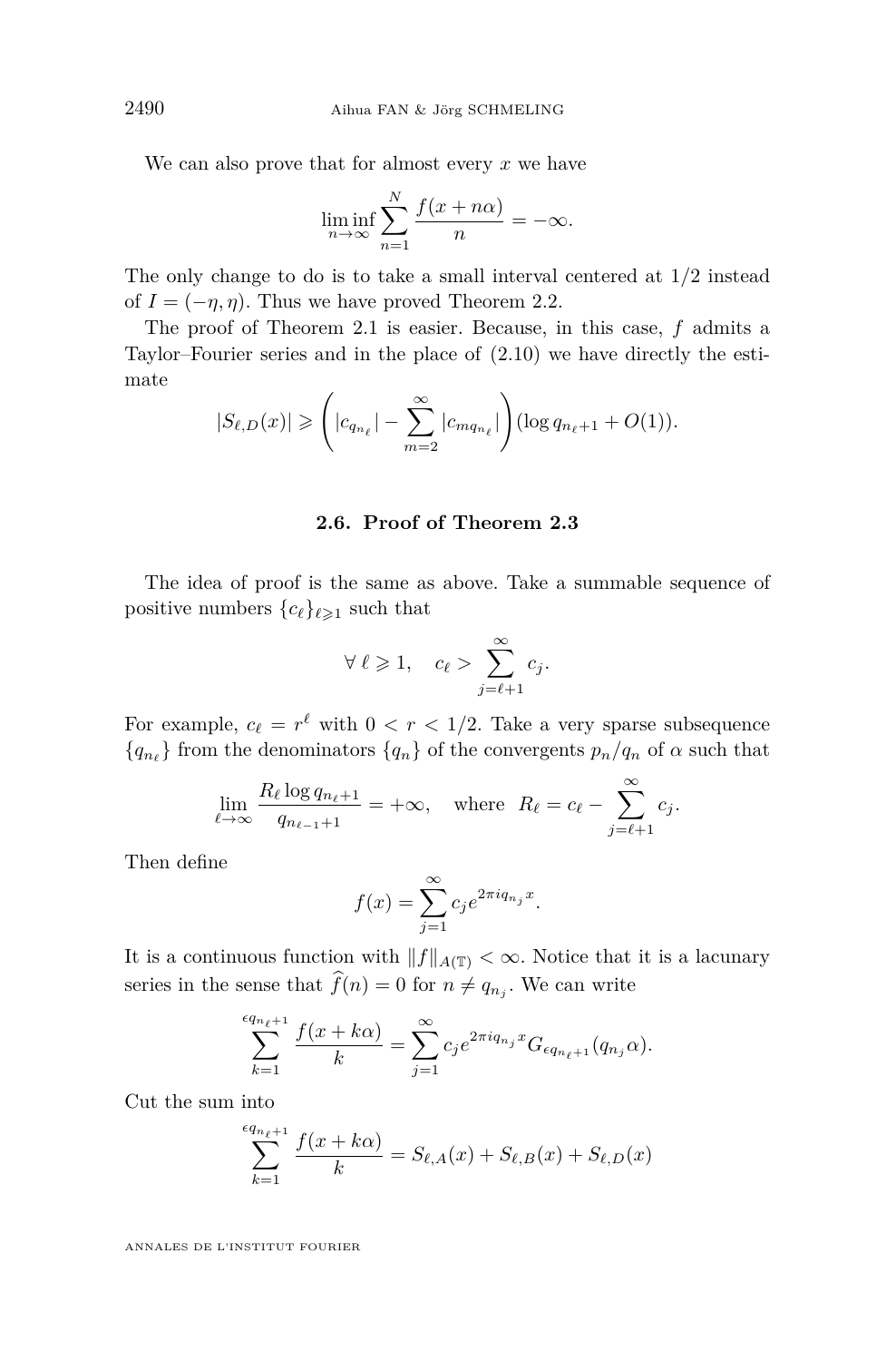where

$$
S_{\ell,A}(x) = \sum_{j=1}^{\ell-1} c_j e^{2\pi i q_{n_j} x} G_{\epsilon q_{n_{\ell}+1}}(q_{n_j} \alpha)
$$
  

$$
S_{\ell,B}(x) = \sum_{j=\ell+1}^{\infty} c_j e^{2\pi i q_{n_j} x} G_{\epsilon q_{n_{\ell}+1}}(q_{n_j} \alpha)
$$
  

$$
S_{\ell,D}(x) = c_{\ell} e^{2\pi i q_{n_{\ell}} x} G_{\epsilon q_{n_{\ell}+1}}(q_{n_{\ell}} \alpha).
$$

Then

 $\overline{\phantom{a}}$  $\overline{\phantom{a}}$  $\overline{\phantom{a}}$  $\overline{\phantom{a}}$  $\overline{\phantom{a}}$ 

$$
\sum_{k=1}^{\epsilon q_{n_{\ell}+1}} \frac{f(x+k\alpha)}{k} \geq |S_{\ell,D}(x)| - |S_{\ell,A}(x)| - |S_{\ell,B}(x)|.
$$

For  $j < \ell$ , we have  $||q_{n_i} \alpha|| \geq ||q_{n_{\ell-1}} \alpha|| \geq 1/(2(q_{n_{\ell-1}+1}))$ . Then by Lemma [2.4,](#page-6-1)

$$
|S_{\ell,A}(x)|\leqslant 2\pi \|f\|_{A(\mathbb{T})}(q_{n_{\ell-1}+1}).
$$

By the trivial estimate  $|G_N(x)| \leq \log N + O(1)$ , we get

$$
|S_{\ell,B}(x)| \leq \sum_{j \geq \ell+1} |c_j| (\log(\epsilon q_{n_{\ell}+1}) + O(1)).
$$

Since  $||q_{n_\ell} \alpha|| \leq 1/q_{n_\ell+1}$ , we have  $||q_{n_\ell} \alpha|| \cdot \epsilon q_{n_\ell+1} \leq \epsilon$ . So, by Lemma [2.5,](#page-6-2)

$$
|S_{\ell,D}(x)| \geqslant |c_{\ell}|(\log(\epsilon q_{n_{\ell}+1})+O(1)).
$$

Thus

$$
\left|\sum_{k=1}^{\epsilon q_{n_{\ell}+1}} \frac{f(x+k\alpha)}{k}\right| \geq R_{\ell}(\log q_{n_{\ell}+1} + O(1)) - 2\pi \|f\|_{A(\mathbb{T})}(q_{n_{\ell-1}+1}).
$$

The right hand side tends to infinity.

### **3.** Convergences of  $\sum_{n=1}^{\infty} a_n f(x + n\alpha)$

<span id="page-15-0"></span>Now we present some results on the convergence (a.e. convergence,  $L^2$ convergence or uniform convergence) of the series

$$
\sum_{n=1}^{\infty} a_n f(x + n\alpha).
$$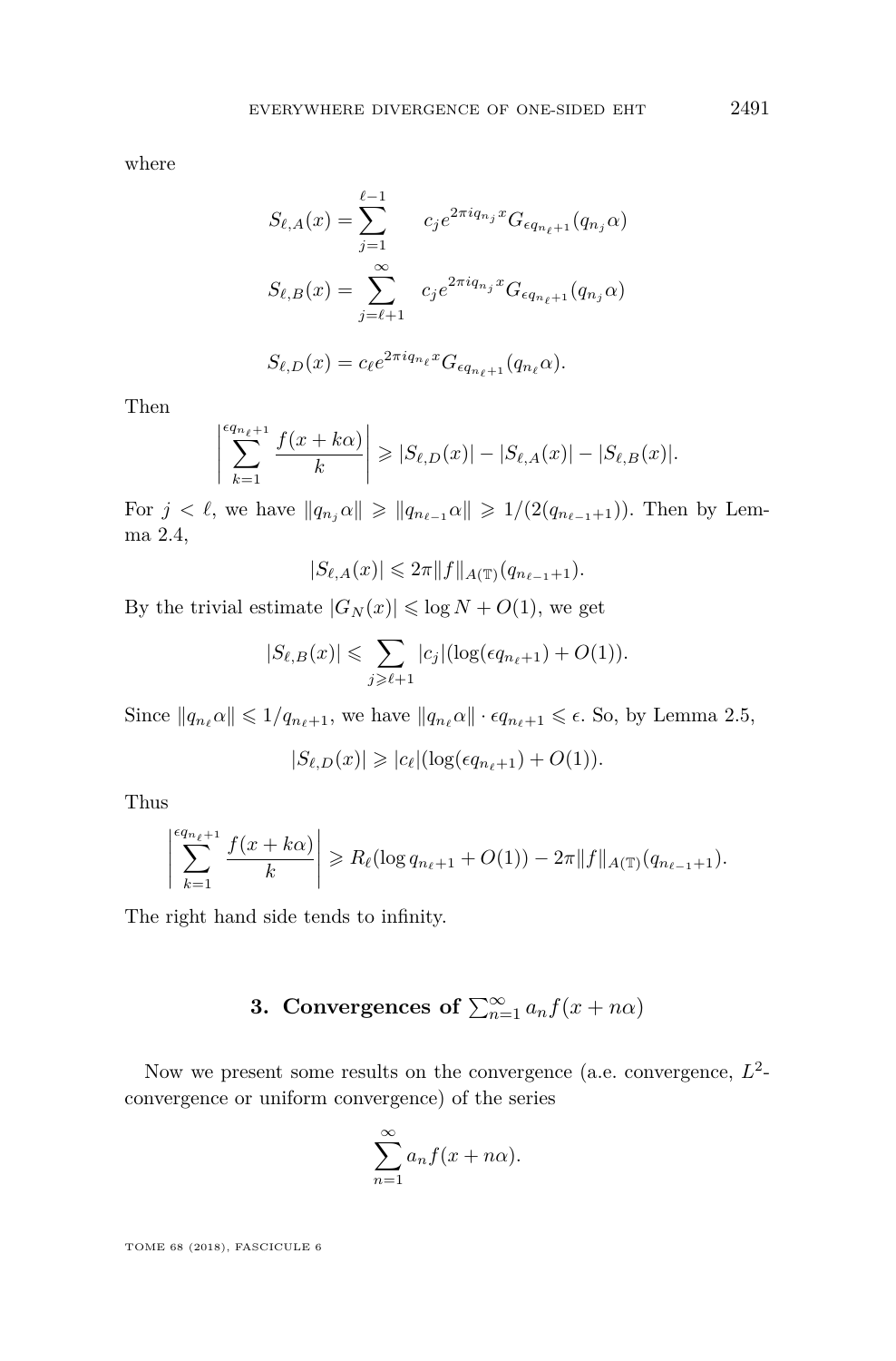#### **3.1. Almost everywhere convergence for almost all** *α*

<span id="page-16-0"></span>THEOREM 3.1. — Assume  $f \in L^2(\mathbb{T})$  with  $\int f(x)dx = 0$ . For almost all  $\alpha \in (0,1)$  and almost all  $x \in (0,1)$ , the series  $\sum a_n f(x + n\alpha)$  converges if one of the following conditions is satisfied:

<span id="page-16-2"></span><span id="page-16-1"></span>(1)  $\sum |a_n|^2 \log^2 n < \infty;$  $(2)$   $\sum |a_n|^2 \log n < \infty$  and  $f \in A(\mathbb{T})$  (in particular  $f \in \text{Lip}_{\gamma}$  with  $\gamma > 1/2$ ).

Proof.

 $(1).$  $(1).$  — On the product space  $\mathbb{T} \times \mathbb{T}$ , the product measure  $d\alpha \otimes dx$  is considered as a probability measure. Then we consider the random variables

$$
X_n = x + n\alpha \pmod{1}, \qquad (n \geqslant 0).
$$

We claim that any couple  $X_n$  and  $X_m$  with  $n \neq m$  are P-independent. In fact, take any two bounded Borel functions  $g_1$  and  $g_2$  on  $\mathbb T$ . We can prove that

$$
\mathbb{E}g_1(X_n)g_2(X_m) = \mathbb{E}g_1(X_n)\mathbb{E}g_2(X_m)
$$

where E refers to the expectation with respect to d $\alpha \otimes dx$ . In fact, by developing *g*<sup>1</sup> and *g*<sup>2</sup> into their Fourier series, we get

$$
\mathbb{E}g_1(X_n)g_2(X_m) = \sum \widehat{g}_1(k_1)\widehat{g}_2(k_2)\mathbb{E}e^{2\pi i(k_1+k_2)x + (nk_1+mk_2)\alpha}
$$
  
= 
$$
\sum_{\substack{k_1+k_2=0\\nk_1+mk_2=0}} \widehat{g}_1(k_1)\widehat{g}_2(k_2)
$$
  
= 
$$
\widehat{g}_1(0)\widehat{g}_2(0) = \mathbb{E}g_1(X_n)\mathbb{E}g_2(X_m).
$$

Since  $\int f(x)dx = 0$ , the above independence implies the orthogonality of the system  $\{f(X_n)\}\$ in  $L^2(d\alpha \otimes dx)$ . Then, by the Menshov–Rademacher theorem and the hypothesis  $\sum |a_n|^2 \log^2 n < \infty$ , the random series  $\sum a_n f(X_n)$  converges d $\alpha \otimes dx$ -almost everywhere. Hence, we conclude by using the Fubini theorem.

[\(2\)](#page-16-2). — Assume that  $f \in A(\mathbb{T})$  and  $\sum_{n=1}^{\infty} |a_n|^2 \log n < \infty$ . By a result of Gaposhkin [\[10\]](#page-24-11) which is a consequence of the Carleson theorem on the a.e. convergence of Fourier series, for any given *x*, the series  $\sum a_n f(x +$  $n\alpha$ ) converges for almost every  $\alpha$ . So, by the Fubini theorem, we conclude that for almost every  $\alpha$ , the series  $\sum a_n f(x + n\alpha)$  converges for almost every  $x$ .

Notice that no triple  $X_{\ell}, X_m, X_n$  are  $\mathbb{P}\text{-independent.}$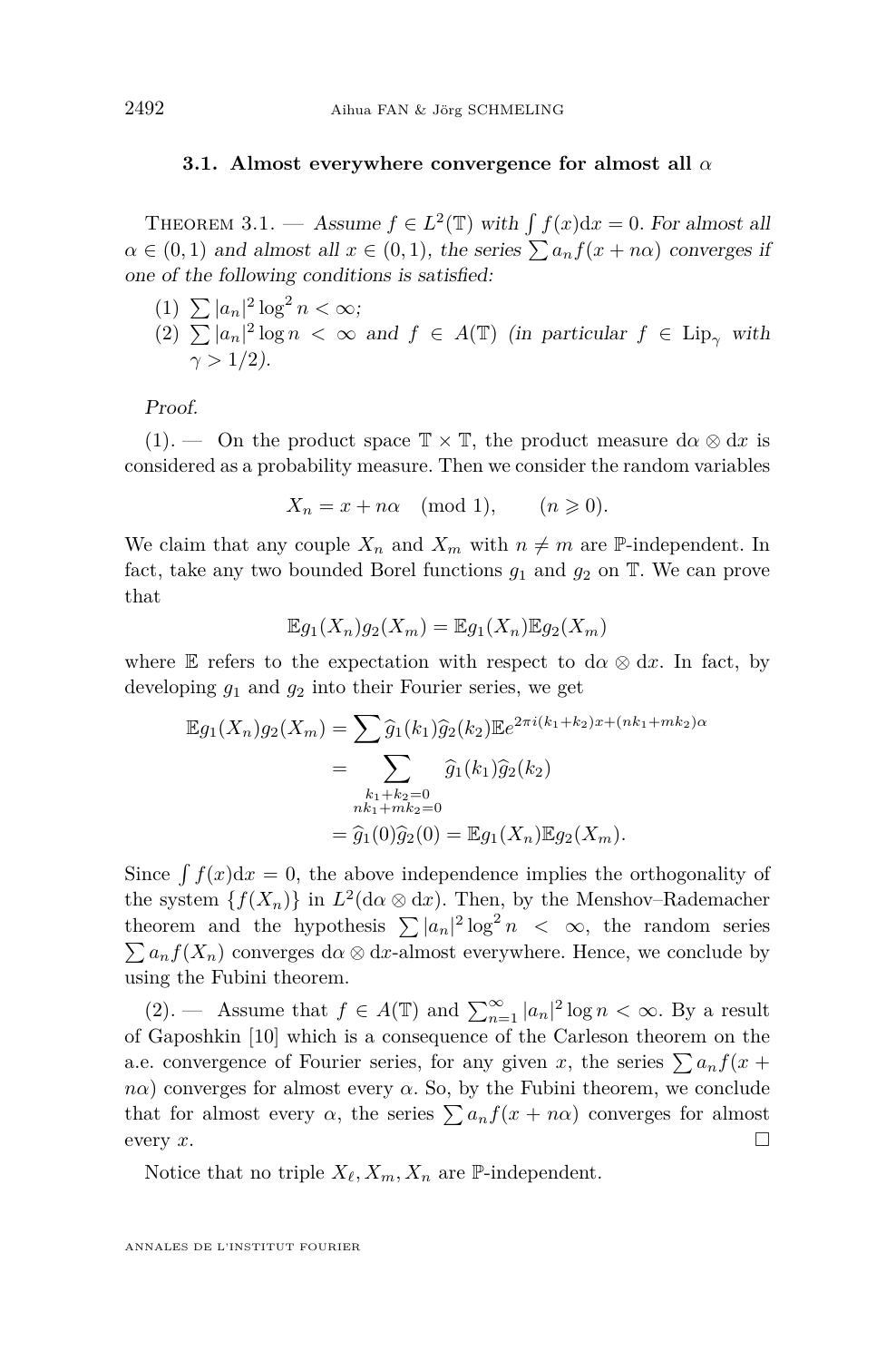#### **3.2. Uniform convergence when** *α* **is diophantine**

<span id="page-17-0"></span>THEOREM 3.2. — Let  $\alpha$  be an irrational number, and let  $f \in L^1(\mathbb{T})$ with  $\int f(x)dx = 0$ , and  $(a_n) \subset \mathbb{C}$ . Suppose

$$
\sum_{n\in\mathbb{Z}\setminus\{0\}}\frac{|\widehat{f}(n)|}{\|n\alpha\|}<\infty;\qquad\lim_{n\to\infty}a_n=0,\quad\sum_{n=0}^{\infty}|a_n-a_{n+1}|<\infty.
$$

Then the series  $\sum_{n=0}^{\infty} a_n f(x + n\alpha)$  converges everywhere, even uniformly on *x*.

Proof. — Under the first condition, the following cocycle equation admits a unique solution  $q \in A(\mathbb{T})$ :

$$
g(x + \alpha) - g(x) = f(x).
$$

Actually, by taking the Fourier transform, we find the solution

$$
g(x) = \sum_{n \in \mathbb{Z} \setminus \{0\}} \frac{f(n)}{e^{2\pi i n \alpha} - 1} e^{2\pi i n \alpha}.
$$

Thus

$$
\sum_{n\geqslant 0} a_n f(x+n\alpha) = \sum_{n\geqslant 0} a_n [g(x+(n+1)\alpha) - g(x+n\alpha)].
$$

Since  $a_n \to 0$ , by a summation by parts, we get

$$
\sum_{n\geqslant 0} a_n f(x + n\alpha) = \sum_{k\geqslant 0} (a_{k-1} - a_k) g(x + k\alpha)
$$

(with convention  $a_{-1} = 0$ ). So  $\sum |a_n - a_{n+1}| < \infty$  implies the uniform convergence of the series in question.

Recall that the irrationality measure (also called Liouville–Roth constant) of an irrational number  $\alpha$ , denoted by  $\mu(\alpha)$ , is defined by

$$
\mu(\alpha) = \inf \left\{ \mu : \exists A > 0, \forall p \in \mathbb{Z}, \forall q \in \mathbb{N}^*, \left| \alpha - \frac{p}{q} \right| \geqslant \frac{A}{q^{\mu}} \right\}.
$$

It is well known that  $\mu(\alpha) = 2$  for almost all irrational numbers  $\alpha$  (Khintchine),  $\mu(\alpha) = 2$  for all irrational algebraic numbers (Roth),  $\mu(e) = 2$ ,  $\mu(\pi)$  < 7,60630853,  $\mu(\log 2)$  < 3,57455391. If  $\mu(\alpha) = \infty$ ,  $\alpha$  is called a Liouville number. The set of Liouville numbers is a  $G_{\delta}$  dense set, but its Hausdorff dimension is zero.

COROLLARY 3.3. — Suppose  $f \in C^{\beta}(\mathbb{T})$  with  $\beta > \mu(\alpha)$  and  $\int f(x)dx =$ 0. Then  $\sum a_n f(x + n\alpha)$  converges uniformly (on *x*) if

$$
\lim a_n = 0, \quad \sum |a_n - a_{n+1}| < \infty.
$$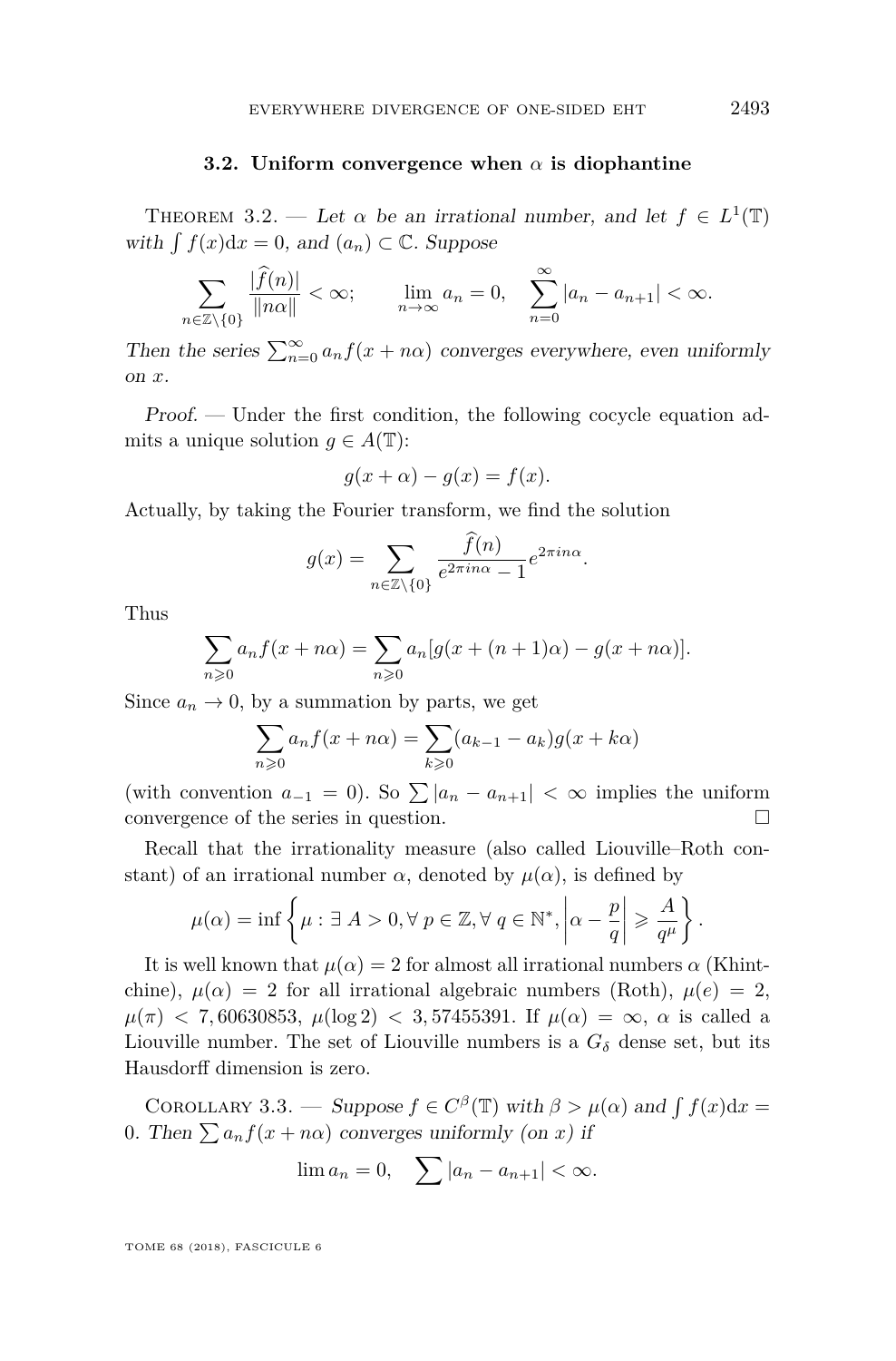Proof. — By the hypothesis on *f*, we have  $|\widehat{f}(n)| \leq B|n|^{-\beta}$ . By the definition of  $\mu(\alpha)$  we have  $\|n\alpha\| \geqslant A|n|^{-\mu+1}$  for  $\mu > \mu(\alpha)$ . Thus

$$
\sum \frac{|\widehat{f}(n)|}{\|n\alpha\|} \leq \frac{B}{A} \sum \frac{1}{|n|^{\beta - \mu + 1}} < \infty.
$$

COROLLARY 3.4. — For almost all  $\alpha$ , for any  $f \in C^{2+\epsilon}$  with  $\int f(x) dx =$ 0, the series  $\sum a_n f(x + n\alpha)$  converges uniformly (on *x*) if

$$
\lim a_n = 0, \quad \sum |a_n - a_{n+1}| < \infty.
$$

#### **3.3.** *L* 2 **-convergence and a.e. convergence when** *α* **is diophantine**

<span id="page-18-0"></span>THEOREM 3.5. — Let  $f \in L^2(\mathbb{T})$  with  $\int f(x) dx = 0$ . The series  $\sum a_n f(x + n\alpha)$  converges in  $L^2$ -norm if and only if

<span id="page-18-1"></span>(3.1) 
$$
\lim_{p,q \to \infty} \sum_{k \in \mathbb{Z}} |\widehat{f}(k)|^2 \left| \sum_{n=p}^q a_n e^{2\pi i n k \alpha} \right|^2 = 0.
$$

The condition [\(3.1\)](#page-18-1) is satisfied when the series  $\sum_{n=1}^{\infty} a_n e^{2\pi i nx}$  converges uniformly (on  $x$ ). The condition  $(3.1)$  is also satisfied when

<span id="page-18-2"></span>(3.2) 
$$
\sum_{n \in \mathbb{Z} \setminus \{0\}} \frac{|\widehat{f}(n)|^2}{\|n\alpha\|^2} < \infty; \quad \lim_{n \to \infty} a_n = 0, \ \sum_{n=1}^{\infty} |a_n - a_{n+1}| < \infty.
$$

Proof. — We have

$$
\int_{\mathbb{T}} f(x + n\alpha) \overline{f(x)} dx = \sum_{k \in \mathbb{Z}} |\widehat{f}(k)|^2 e^{2\pi i k n \alpha}
$$

*.*

It follows that the spectral measure of *f* is the following discrete measure

$$
\sigma_f = \sum_{k \in \mathbb{Z}} |\widehat{f}(k)|^2 \delta_{k\alpha}.
$$

By the spectral lemma, we have

$$
\int \left| \sum_{p}^{q} a_n f(x + n\alpha) \right|^2 dx = \int \left| \sum_{p}^{q} a_n e^{2\pi i n t} \right|^2 \sigma_f(t).
$$

Now we can conclude for the first assertion by the Cauchy criterion for *L* 2 -convergence.

The second assertion is an immediate consequence.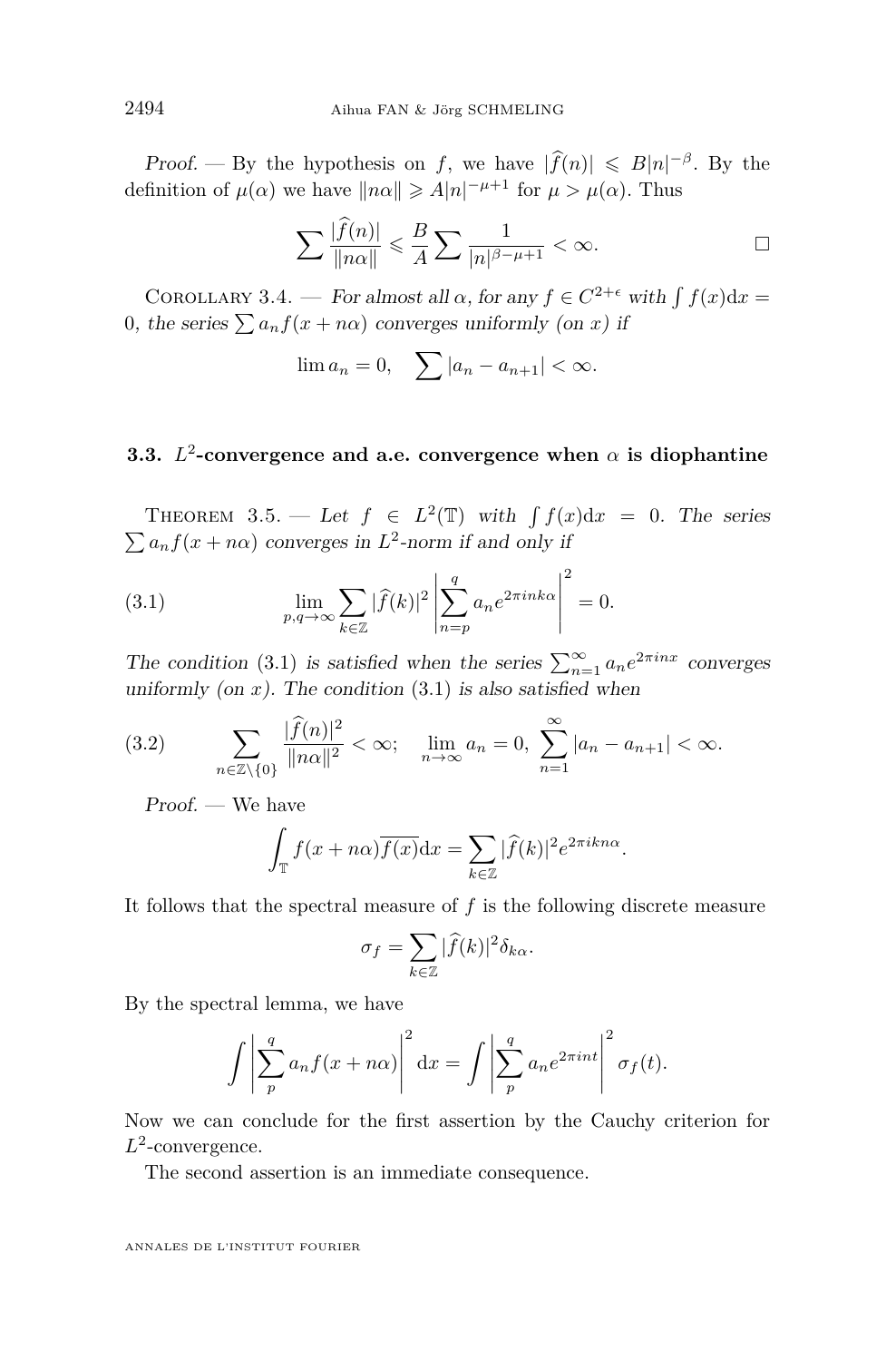For the third assertion, we check the condition [\(3.1\)](#page-18-1) by an Abel summation and the fact that  $\sum_{k=0}^{n} e^{2\pi i kx} = O(||x||^{-1})$  and obtain

$$
\left| \sum_{n=p}^{q} a_n e^{2\pi i n k \alpha} \right| \leq C \left( |a_p| + |a_q| + \frac{1}{\|k\alpha\|} \sum_{n=p}^{q-1} |a_n - a_{n+1}| \right)
$$

for some constant  $C > 0$ .

In particular, a sufficient condition for  $\sum_{n=1}^{\infty} \frac{f(x+n\alpha)}{n}$  $\frac{1}{n}$  to converge in  $L^2$ norm is  $\sum_{n\in\mathbb{Z}\setminus\{0\}}\frac{|f(n)|^2}{\|n\alpha\|^2}<\infty$ . By Cuny's result,  $\sum_{n\in\mathbb{Z}\setminus\{0\}}\frac{|f(n)|^2}{\|n\alpha\|^2}<\infty$ implies the a.e. convergence of  $\sum_{n} \frac{f(x+n\alpha)}{n}$ .

Similarly, a sufficient condition for  $\sum_{n=1}^{\infty} \frac{(-1)^n}{n}$  $\frac{1}{n} f(x + n\alpha)$  to converge in  $L^2$ -norm is  $\sum_{n \in \mathbb{Z} \setminus \{0\}} \frac{|f(n)|^2}{\|n\alpha - 1/2\|^2} < \infty$ . We should only notice that

$$
\sum_{p}^{q} \frac{(-1)^{n}}{n} e^{2\pi i n k \alpha} = \sum_{p}^{q} \frac{1}{n} e^{2\pi i n (k \alpha - 1/2)}
$$

and then make an Abel summation. It seems that the oscillation of  $(-1)^n$  =  $e^{2\pi i n \cdot 1/2}$  doesn't promote the convergence. But for a fixed *α* and for almost all  $\beta \in (0,1)$ , the series  $\sum_{n=1}^{\infty} \frac{e^{2i\pi n \beta}}{n}$  $\frac{f^{mnp}}{n} f(x + n\alpha)$  converges in  $L^2$  and a.e. This is a consequence of the result of Cuny [\[4\]](#page-24-5) applied to the Dunford–Schwartz operator

$$
Tf(x) = e^{2i\pi\beta} f(x + \alpha).
$$

The size of the exceptional set of *β* was studied by Chevallier, Cohen and Conze [\[2\]](#page-23-2). Another oscillation sequence is the Möbius function  $\mu(n)$ . It can be deduced from Cuny and Weber [\[7\]](#page-24-12) that for any  $f \in L^p$  ( $p > 1$ ), the series  $\sum \frac{\mu(n)}{n} f(x + n\alpha)$  converge in  $L^p$  and a.e.

The sufficient condition [\(3.2\)](#page-18-2) is not so satisfactory, because  $\sum \frac{|f(n)|^2}{\|n\alpha\|^2}$  $\infty$  is not so transparent. If we assume  $\widehat{f}(k) = O(|k|^{-\beta})$ . Then  $\sum \frac{|\widehat{f}(n)|^2}{\|n\alpha\|^2} < \infty$ is ensured by  $\beta > \mu(\alpha) - 1/2 \geq 3/2$ . This can be improved to  $\beta > 1/2$  in the case of the one-sided EHT  $(1.2)$ . More precisely, we have the following theorem.

<span id="page-19-0"></span>THEOREM 3.6. — Let  $f \in L^2(\mathbb{T})$  with  $\widehat{f}(0) = 0$  and  $|\widehat{f}(k)| \leq C|k|^{-\beta}$ where  $C > 0$  and  $\beta > 1/2$  are two constants. Let  $\alpha$  be an irrational number with convergents  $\{p_n/q_n\}$ . The one-sided EHT  $\sum_{n=1}^{\infty} \frac{f(x+n\alpha)}{n}$  $\frac{1}{n}$  converges in  $L^2$ -mean and a.e. if the following condition is satisfied

<span id="page-19-1"></span>(3.3) 
$$
\sum_{m=1}^{\infty} \frac{\log^2 q_{m+1}}{q_m^{2\beta}} < \infty.
$$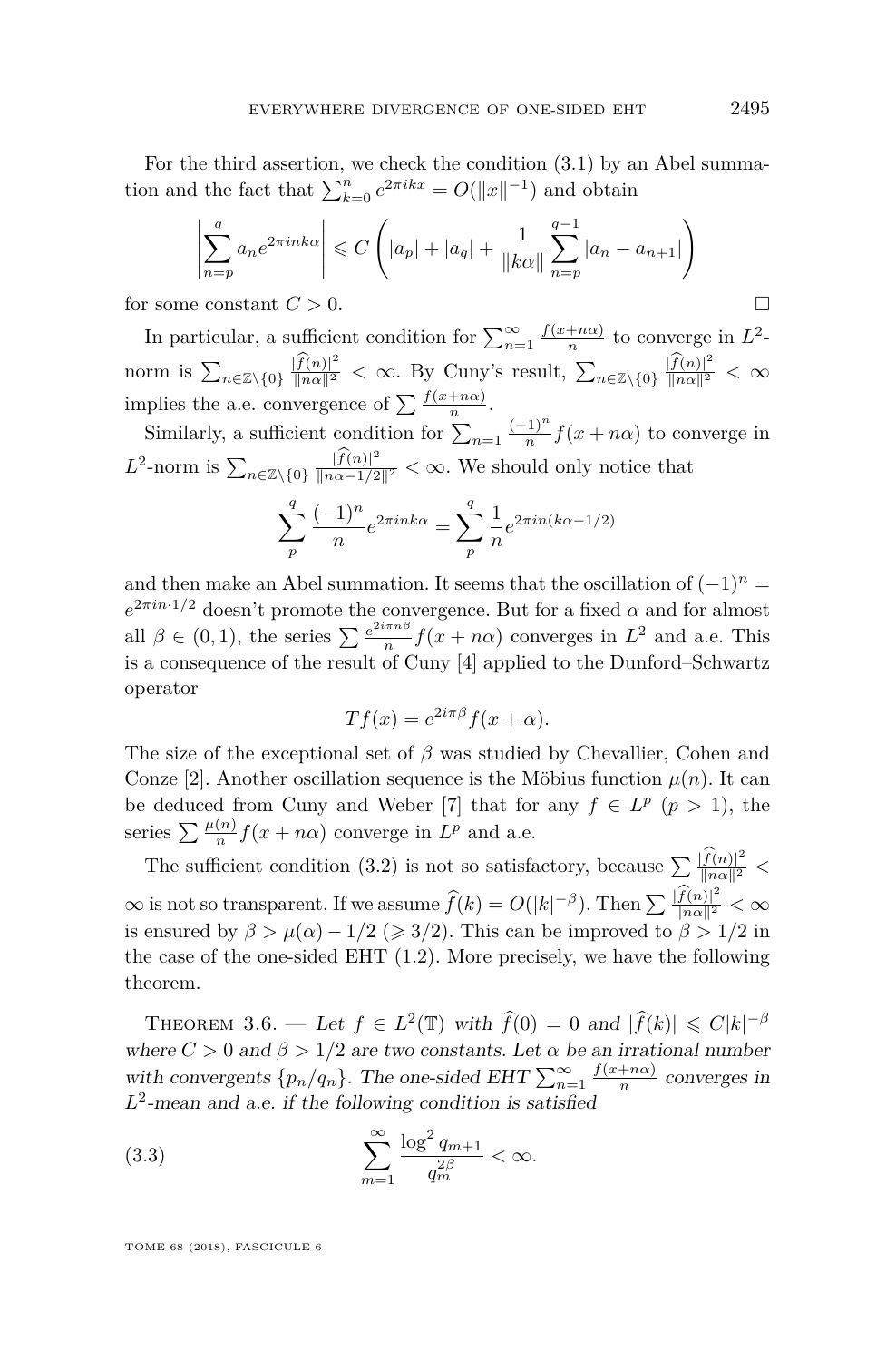Proof. — The proof is based on Gaposhkin's necessary and sufficient condition for  $L^2$ - convergence ([\[11\]](#page-24-6)):

$$
\sum_{n=1}^{\infty} \frac{\log n}{n^3} \left\| \sum_{\ell=1}^n f(\cdot + \ell \alpha) \right\|_{L^2(\sigma_f)}^2 < \infty.
$$

(Gaposhkin's condition holds for unitary operators. See also [\[1\]](#page-23-0). Cohen– Lin [\[3\]](#page-23-3) generalized it to normal contractions. Other generalization were obtained by Cuny [\[5\]](#page-24-13)). In the irrational rotation case, the spectral measure  $\sigma_f$  is the discrete measure  $\sum_{k \in \mathbb{Z}} |\widehat{f}(k)|^2 \delta_{k\alpha}$  on the circle  $\mathbb{T}$ . Thus the above condition takes the following form

(3.4) 
$$
\sum_{k\in\mathbb{Z}}|\widehat{f}(k)|^2\sum_{n=1}^{\infty}\frac{\log n}{n^3}|F_n(k\alpha)|^2 < \infty
$$

where

<span id="page-20-0"></span>
$$
F_n(t) = \sum_{\ell=1}^n e^{2\pi i \ell t} = e^{(n+1)\pi i} \frac{\sin \pi nt}{\sin \pi t}.
$$

We are going to verify that the condition  $(3.4)$  is implied by the condition [\(3.3\)](#page-19-1).

We cut the sum over *k* in [\(3.4\)](#page-20-0) into blocks  $q_m \leq |k| < q_{m+1}$   $(m \geq 1)$  and then decompose the *m*-th block into three parts:

$$
P_{m,1} = \{k : q_m \le |k| < \epsilon q_{m+1}, q_m \mid k\}
$$
\n
$$
P_{m,2} = \{k : q_m \le |k| < \epsilon q_{m+1}, q_m \nmid k\}
$$
\n
$$
P_{m,3} = \{k : \epsilon q_{m+1} \le |k| < q_{m+1}\}
$$

where  $0 < \epsilon \leq 1/4$  is fixed. According to these three cases of k, we are going to estimate  $\sum_{n=1}^{\infty} \frac{\log n}{n^3} |F_n(k\alpha)|^2$ .

We make first a remark. Let  $k = \ell q_m$  be a multiple of  $q_m$  with  $1 \leq \ell \leq \ell$  $\frac{1}{2}q_{m+1}$ . We have  $\frac{1}{2q_{m+1}} \leqslant ||q_m \alpha|| \leqslant \frac{1}{q_{m+1}}$  which is very small and then  $||k\alpha|| = ||\ell q_m \alpha|| = \ell ||q_m \alpha||$  and

(3.5) 
$$
\frac{\ell}{2q_{m+1}} \leq \|\ell q_m \alpha\| \leq \frac{\ell}{q_{m+1}} \leq \frac{1}{2}.
$$

So,  $q_m \alpha$  is very small and the distance of  $\ell q_m \alpha$  from 0 increases with  $\ell$  $(1 \leq \ell \leq q_{m+1}/2).$ 

Assume  $k \in P_{m,1}$ . We have  $k = \ell q_m$  for some  $1 \leq \ell \leq \epsilon q_{m+1}/q_m$ . By the first inequality in [\(3.5\)](#page-20-1), we get  $|\sin \pi \ell q_m \alpha| \geqslant \frac{\ell}{q_{m+1}} \geqslant \frac{1}{q_{m+1}}$  so that

<span id="page-20-1"></span>
$$
\max_{k \in P_{m,1}} |F_n(k\alpha)| \leq \max (q_{m+1}, n).
$$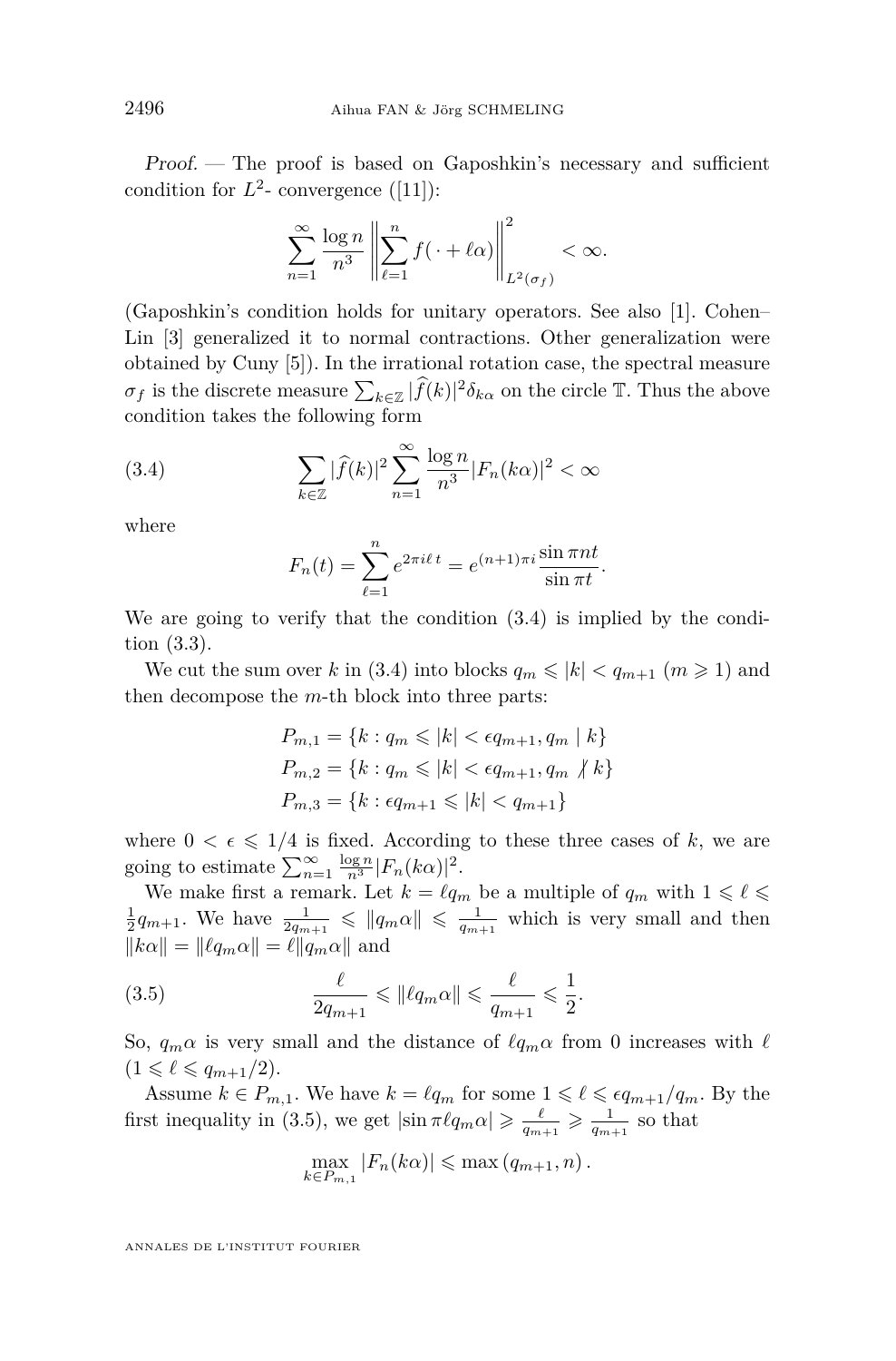Thus if  $1 \leq \ell < \epsilon q_{m+1}/q_m$ , we have

$$
\sum_{n=1}^{\infty} \frac{\log n}{n^3} |F_n(\ell q_m \alpha)|^2 \leq \sum_{1 \leq n \leq q_{m+1}} \frac{\log n}{n^3} \cdot n^2 + \sum_{n > q_{m+1}} \frac{\log n}{n^3} \cdot q_{m+1}^2
$$
  
=  $O(\log^2 q_{m+1}) + O(\log q_{m+1}) = O(\log^2 q_{m+1}).$ 

Here we have used the facts

$$
\int_1^A \frac{\log x}{x} dx \sim \frac{\log^2 A}{2}, \quad \int_A^\infty \frac{\log x}{x^3} dx \sim \frac{\log A}{2A^2} \quad \text{as} \quad A \to +\infty.
$$

Therefore, since  $\beta > 1/2$ , we have

<span id="page-21-0"></span>
$$
(3.6) \sum_{k \in P_{m,1}} |\widehat{f}(k)|^2 \sum_{n=1}^{\infty} \frac{\log n}{n^3} |F_n(k\alpha)|^2 = O\left(\frac{\log^2 q_{m+1}}{q_m^{2\beta}} \sum_{\ell=1}^{\epsilon q_{m+1}/q_m} \frac{1}{\ell^{2\beta}}\right)
$$

$$
= O\left(\frac{\log^2 q_{m+1}}{q_m^{2\beta}}\right).
$$

Assume  $k \in P_{m,2}$ . Then  $k = \ell q_m + r$  for some  $0 \leq \ell \leq \epsilon q_{m+1}/q_m$  and  $1 \leq r < q_m$ . Then by the second inequality in [\(3.5\)](#page-20-1), we get

$$
||k\alpha|| \ge ||r\alpha|| - ||\ell q_m \alpha|| \ge \frac{1}{2q_m} - \frac{\epsilon}{q_m}.
$$

Thus we have

$$
\max_{k \in P_{m,2}} |F_n(k\alpha)| \leqslant \max\left(\left(1/2 - \epsilon\right) q_m, n\right).
$$

Just as above, but cut the sum at  $q_m$  instead of  $q_{m+1}$  we get

$$
\sum_{n=1}^{\infty} \frac{\log n}{n^3} |F_n(k\alpha)|^2 \leq \sum_{1 \leq n \leq q_m} \frac{\log n}{n^3} \cdot n^2 + \left(1/2 - \epsilon\right) \sum_{n > q_m} \frac{\log n}{n^3} \cdot q_m^2
$$

$$
= O\left(\log^2 q_m\right).
$$

Therefore, again thanks to the hypothesis  $\beta > 1/2$ , we get

<span id="page-21-1"></span>(3.7) 
$$
\sum_{k \in P_{m,2}} |\widehat{f}(k)|^2 \sum_{n=1}^{\infty} \frac{\log n}{n^3} |F_n(k\alpha)|^2 = O\left(\log^2 q_m \sum_{k \in P_{m,2}} \frac{1}{k^{2\beta}}\right)
$$

$$
= O\left(\frac{\log^2 q_m}{q_m^{2\beta}}\right).
$$

Assume  $k \in P_{m,3}$ . Since  $||k\alpha|| \geqslant ||q_m \alpha|| \geqslant \frac{1}{2q_{m+1}}$ , we still have  $\max_{k \in P_{m,3}} |F_n(k\alpha)| \leq \max(q_{m+1}, n).$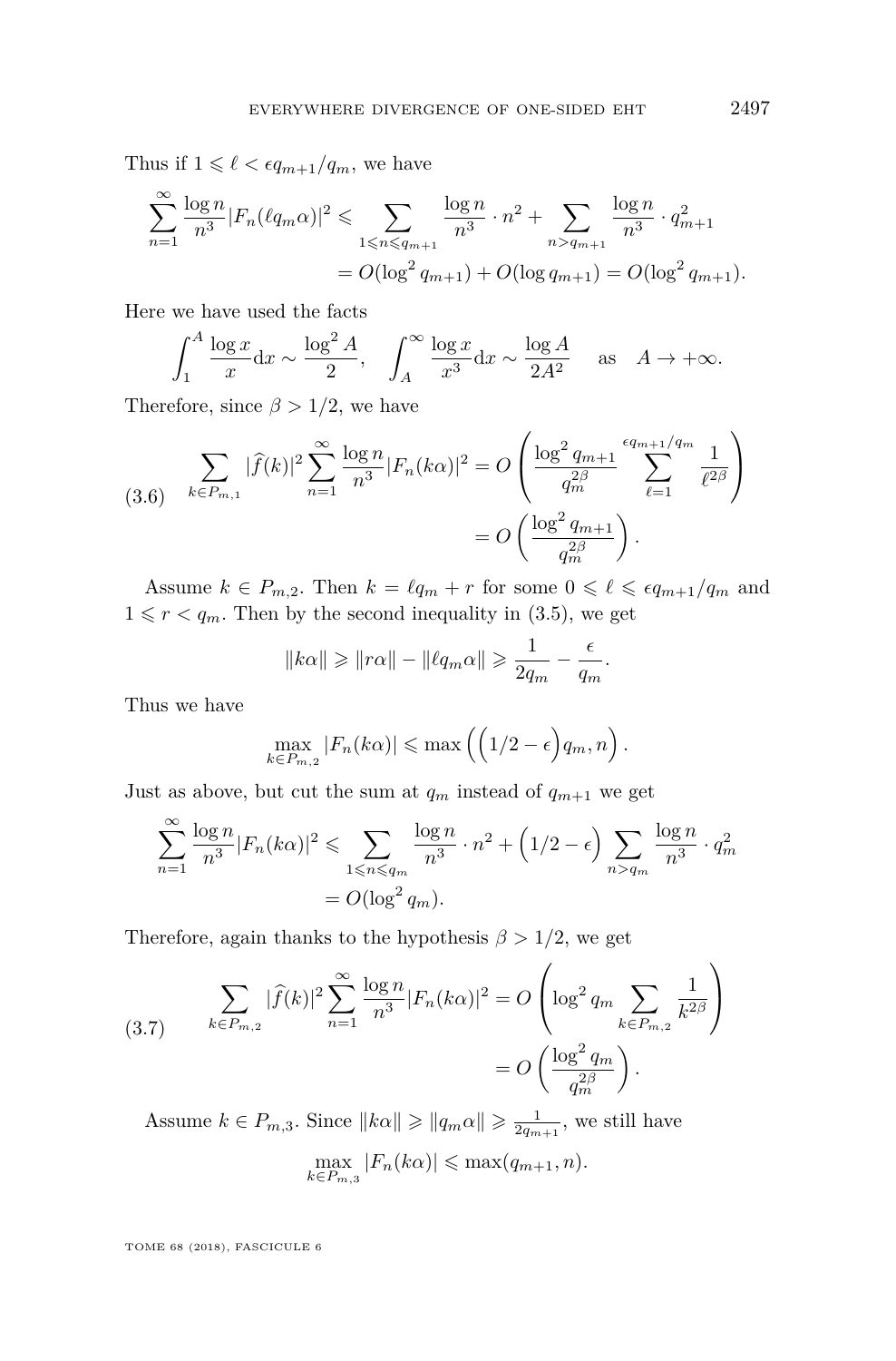Then we obtain

<span id="page-22-1"></span>(3.8) 
$$
\sum_{k \in P_{m,3}} |\widehat{f}(k)|^2 \sum_{n=1}^{\infty} \frac{\log n}{n^3} |F_n(k\alpha)|^2 = O\left(\log^2 q_{m+1} \sum_{k \in P_{m,2}} \frac{1}{k^{2\beta}}\right)
$$

$$
= O\left(\frac{\log^2 q_{m+1}}{q_{m+1}^{2\beta}}\right)
$$

where, following the arguments used when we deal with  $P_{m,1}$ , the above sum over *n* is also controlled by  $\log^2 q_{m+1}$ .

Thus, it follows from  $(3.6)$ ,  $(3.7)$  and  $(3.8)$  that the left hand side of  $(3.4)$ is bounded, up to a multiplicative constant, by

$$
\sum \frac{\log^2 q_{m+1}}{q_m^{2\beta}} + \sum \frac{\log^2 q_m}{q_m^{2\beta}} + \sum \frac{\log^2 q_{m+1}}{q_{m+1}^{2\beta}}.
$$

However, since  $q_m$  is increasing,  $\sum \frac{\log^2 q_{m+1}}{q^{2\beta}}$  $\frac{q_{m+1}}{q_m^2} < \infty$  implies the finiteness of the two last sums.  $\Box$ 

The condition  $(3.3)$  on the  $L^2$ -convergence is of Bruno type. To some extent, this condition [\(3.3\)](#page-19-1) is optimal, as the following proposition shows.

<span id="page-22-0"></span>PROPOSITION 3.7. — Let  $\alpha$  be an irrational number with convergents  ${p_n/q_n}$ . Consider the function *f* defined by the lacunary series

$$
f(x) = \sum_{m=1}^{\infty} \widehat{f}(q_m) e^{2\pi i q_m x}, \quad \text{with} \quad \sum_{m=1}^{\infty} |\widehat{f}(q_m)|^2 < \infty.
$$

The one-sided EHT  $\sum_{n=1}^{\infty} \frac{f(x+n\alpha)}{n}$  $\frac{1+n\alpha}{n}$  converges in  $L^2$ -mean if and only if

(3.9) 
$$
\sum_{m=1}^{\infty} |\hat{f}(q_m)|^2 \log^2 q_{m+1} < \infty.
$$

It is immediate from the following condition

$$
\int_{-1/2}^{1/2} \log^2(|t|) \sigma_f(\mathrm{d}t) < \infty,
$$

which is equivalent to the above mentioned Gaposhkin's condition  $([3, 5])$  $([3, 5])$  $([3, 5])$  $([3, 5])$  $([3, 5])$ . Because  $\sigma_f = \sum_{m=1}^{\infty} |\widehat{f}(q_m)|^2 \delta_{q_m} \alpha$  and  $||q_m \alpha|| \approx 1/q_{m+1}$ .

#### **3.4. Convergence when** *α* **is rational**

Let  $L^0(\mathbb{T})$  be the space of all Borel functions on  $\mathbb{T}$ .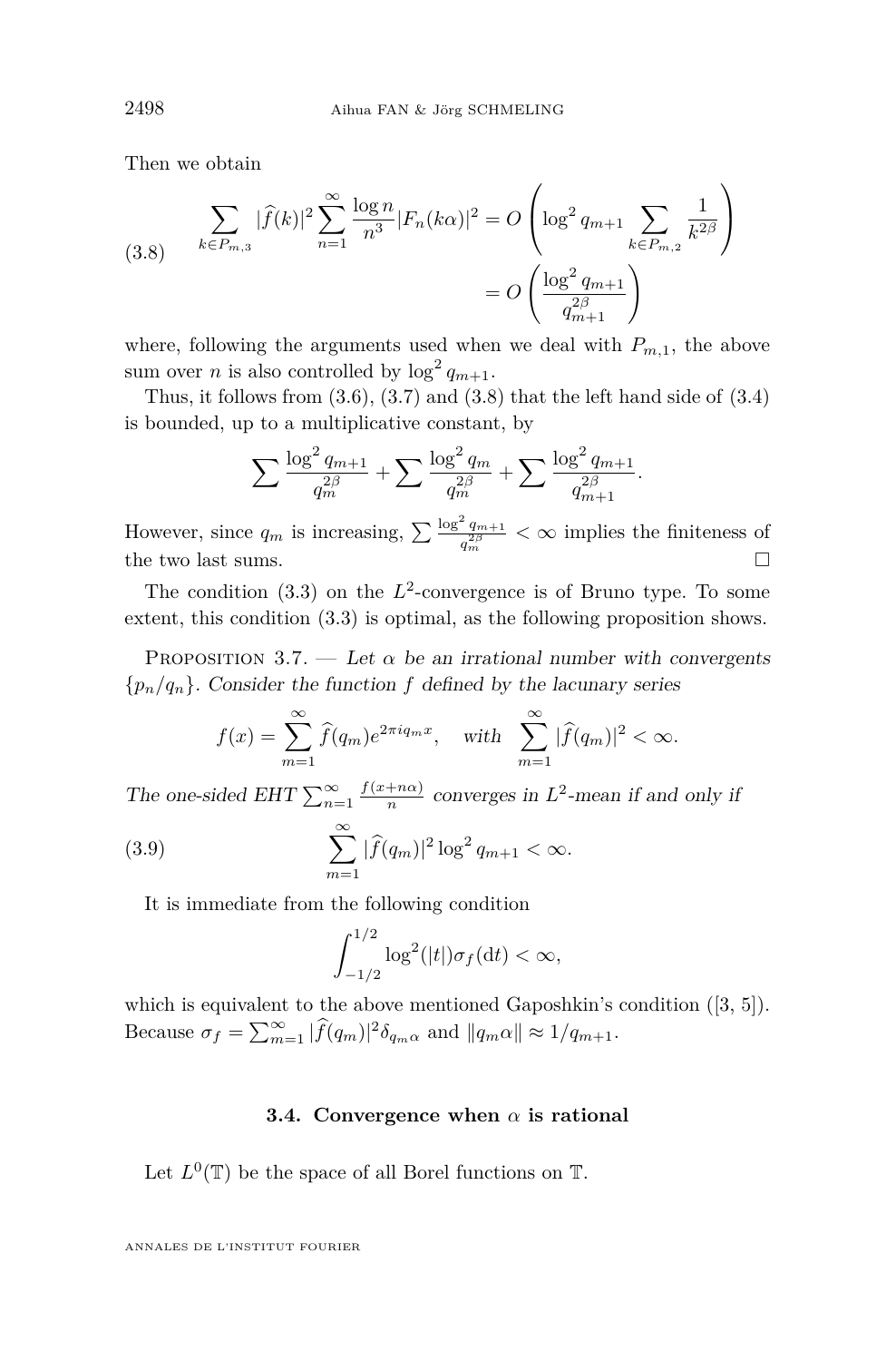<span id="page-23-1"></span>THEOREM 3.8. — Let  $\alpha = \frac{p}{q}$  be a rational number with  $(p, q) = 1$ . Let  $(a_n) \subset \mathbb{C}$ . The following propositions are equivalent:

- <span id="page-23-4"></span>(1) For any  $f \in L^0(\mathbb{T})$  with  $\int f(x)dx = 0$ , the series  $\sum a_n f(x + n\alpha)$ converges almost everywhere.
- <span id="page-23-5"></span>(2) For any  $f \in L^1(\mathbb{T})$  with  $\int f(x)dx = 0$ , the series  $\sum a_n f(x + n\alpha)$ converges almost everywhere.
- <span id="page-23-6"></span>(3) For any  $j = 0, 1, \ldots, q-1$ , the numerical series  $\sum_{k} a_{kq+j}$  converges.

Proof. – First remark that the hypothesis  $(p, q) = 1$  means that p is invertible in the ring  $\mathbb{Z}/q\mathbb{Z}$ . It follows that the sequence  $\{n\alpha \pmod{1}\}$  is periodic with *q* as minimal period.

[\(1\)](#page-23-4) is obviously stronger than [\(2\)](#page-23-5).

[\(2\)](#page-23-5) ⇒ [\(3\)](#page-23-6): For fix  $j \in \{0, 1, ..., q - 1\}$ , let  $i \in \{0, 1, ..., q - 1\}$  be such that  $jp = i \pmod{q}$ , so that  $j\alpha = \frac{i}{q} \pmod{1}$ . Define

$$
f(x) = 1_{[i/q, i/q+1/(2q))}(x) - 1_{[i/q+i/(2q), (i+1)/q)}(x).
$$

This function is supported by the interval  $[i/q, (i+1)/q)$ , taking values 1 on the left-half interval and −1 on the right-half interval. It is clear that  $\int f(x)dx = 0$ . For any  $x_0 \in [0, 1/(2q))$  such that  $\sum a_n f(x_0 + n\alpha)$  converges. Observe that  $(kq + \ell)\alpha = \ell\alpha \pmod{1}$  and that  $x_0 \in [0, 1/q)$  if and only if  $x_0 + j\alpha \in [i/q, (i+1)/q)$ , so that

$$
\sum_{n\geq 0} a_n f(x_0 + n\alpha) = \sum_{k=0}^{\infty} \sum_{\ell=0}^{q-1} a_{kq+\ell} f(x_0 + \ell \alpha)
$$

$$
= \sum_{k=0}^{\infty} a_{kq+j} f(x_0 + j\alpha) = \sum_{k=0}^{\infty} a_{kq+j}.
$$

 $(3) \Rightarrow (1)$  $(3) \Rightarrow (1)$  $(3) \Rightarrow (1)$ : This is because  $\{n\alpha \pmod{1}\}$  is *q*-periodic and

$$
\sum_{n\geq 0} a_n f(x_0 + n\alpha) = \sum_{\ell=0}^{q-1} f(x_0 + \ell \alpha) \sum_{k=0}^{\infty} a_{kq+\ell}.
$$

#### BIBLIOGRAPHY

- <span id="page-23-0"></span>[1] I. Assani & M. Lin, "On the one-sided ergodic Hilbert transform", in Ergodic theory and related fields, Contemporary Mathematics, vol. 430, American Mathematical Society, 2007, p. 21-39.
- <span id="page-23-2"></span>[2] N. Chevallier, G. Cohen & J.-P. Conze, "On the convergence of the rotated one-sided ergodic Hilbert transform", Positivity **15** (2011), no. 2, p. 253-270.
- <span id="page-23-3"></span>[3] G. Cohen & M. Lin, "The one-sided ergodic Hilbert transform of normal contractions", in Characteristic functions, scattering functions and transfer functions, Operator Theory: Advances and Applications, vol. 197, Birkhäuser, 2010, p. 77-98.